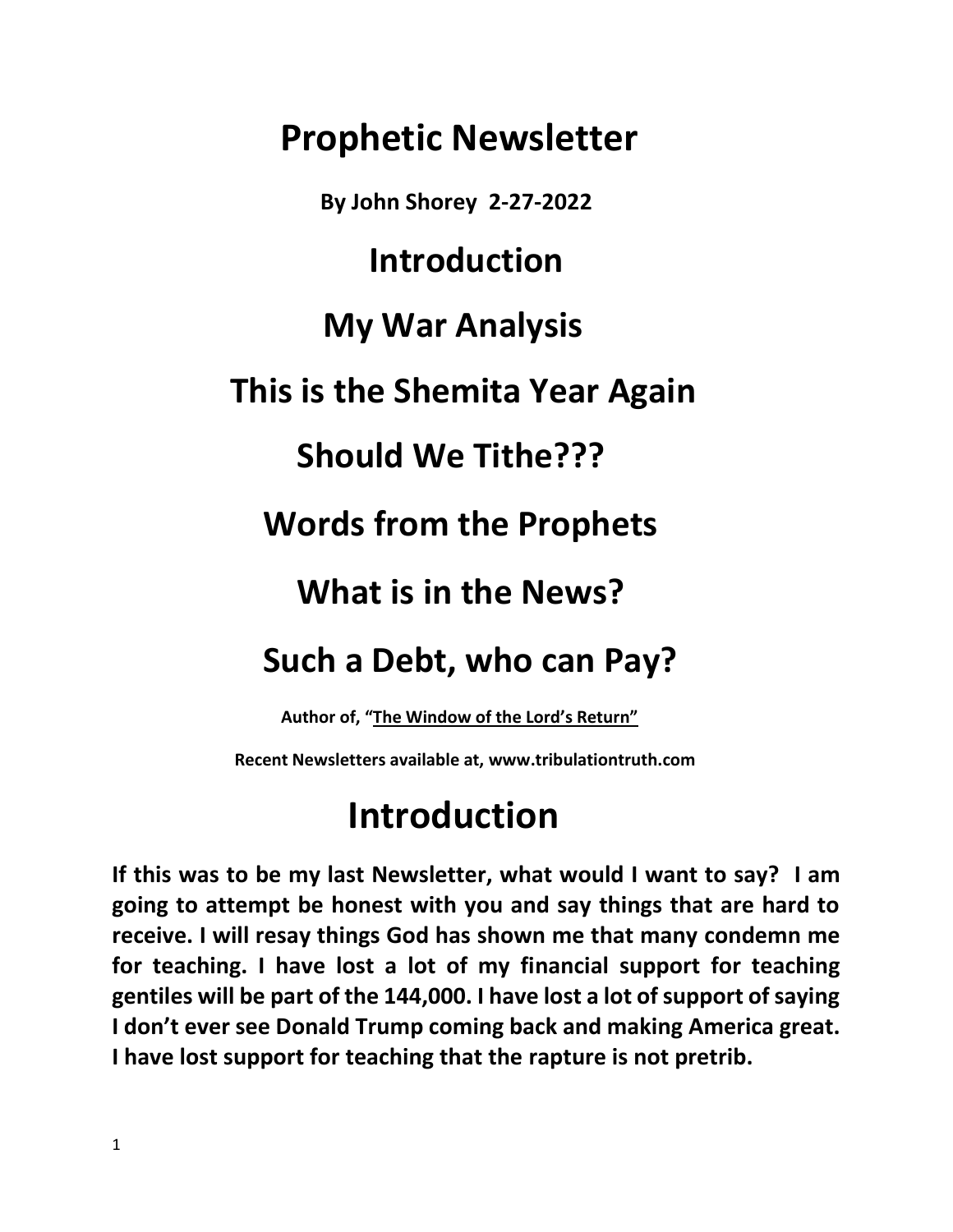**I so appreciate all of you who have faithfully stood by me. Maybe you don't always agree with me but over the years you have recognized that God is with me.** 

**Even though I share that I have lost financial support, this is not a pitch for money. God is good. The last few months when offerings are down God places my needs on a few who have been generous enough to meet my needs and God keeps showing me that He will take care of me.**

If you did not read my last newsletter, 2-10-2022 you really missed some very important teaching. The teaching on the order of events along with my teaching on the destruction of America were my most critical studies, that you need to give full attention to. This study should now be posted on my site, tribulationtruth.com under link called prophetic newsletters.

#### **If you are one who thinks my teaching is wrong on Christian Gentiles being a part of the 144,000 you will be shocked and will go into a complete panic when this event happens. I cannot set a date on this event. The Bible is clear that no man knows the day or the hour for when Jesus will return for His bride.**

If you would follow my teachings on this subject, you will see it is all backed by Scripture. I have placed many Bible studies in my newsletters on this topic. One reference is found in Revelation Chapter 14. After the Battle of Armageddon Jesus meets with the 144,000 on Mount Zion. He refers to them as the First Fruits of the Resurrection. The first Resurrection as I have taught in previous studies is the Rapture that will occur around the middle of the seven years of Daniels  $70<sup>th</sup>$  week often called the Great Tribulation.

If the first Resurrection is the Rapture then what is the First Fruits of the Resurrection. Read Revelation 14, the first fruits is the 144,000. The rapture is the gathering of the Bride without spot or wrinkle. The first fruits is a small gathering of this same Bride of Christ.

What I am about to say will be to far out of the box for many to receive. But this first fruits of the resurrection, (The 144,000) in Revelation Chapter 7; called the Servants of our God. Will appear to be a Pretribulation Rapture and it will put the church into a total panic. The luke warm church that was left behind will now have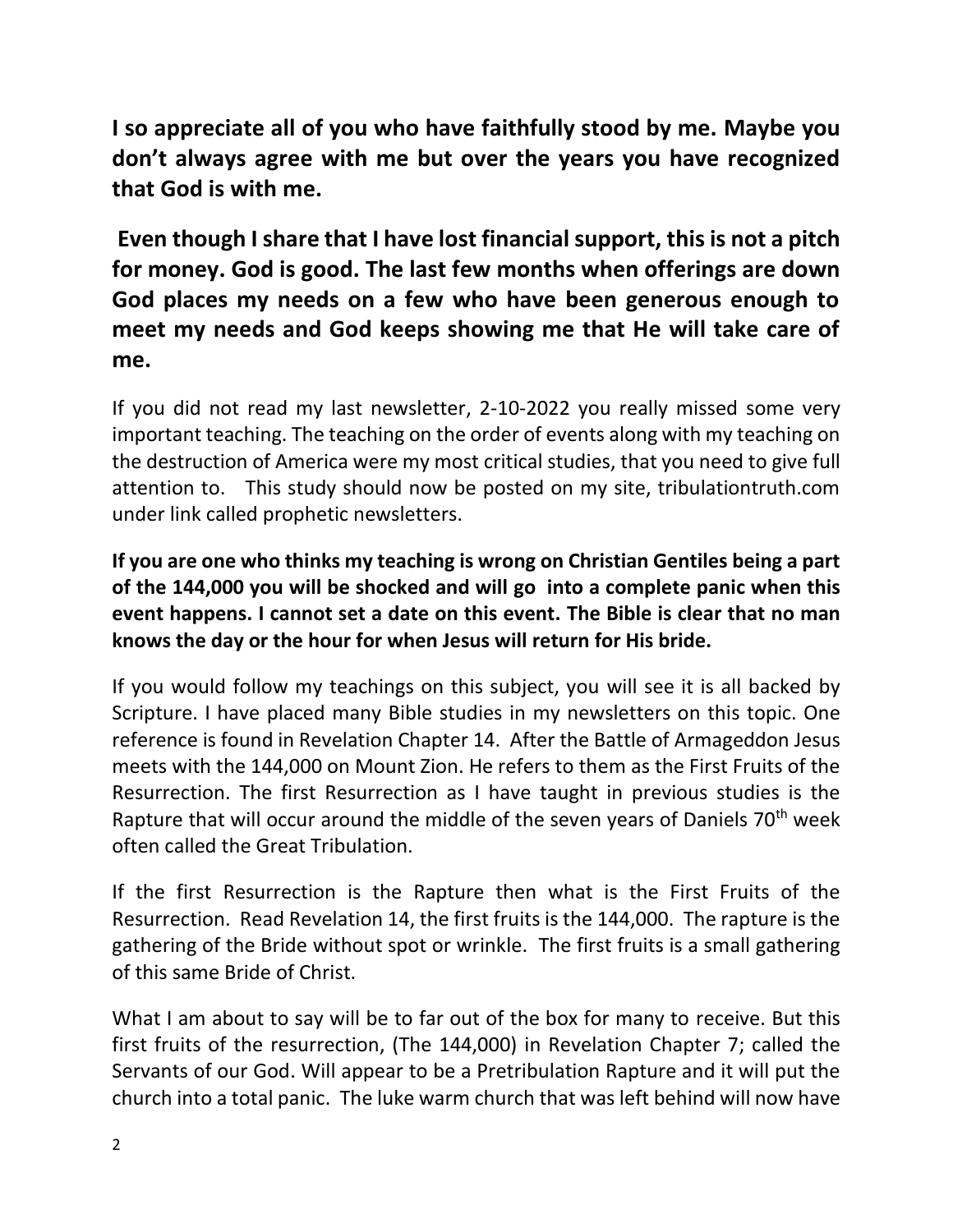to go through about three years of tribulation and make yourself ready for Christs return in the main group to be taken in the much bigger Rapture. In our for the luke warm who were left behind to be ready, they will need to repent and become totally committed to God, having communion with God and repenting on a daily basis as we are taught in the Lords prayer.

As I was just saying about my studies in my last newsletter, the study on the order of events backed by scripture spells out clearly what the next event will be and in what order we will see World War 3 break out. Again, go back and read it. The next event that is see from scripture happening will be the sealing of the 144,000.

I clearly see the next event after the sealing of the 144,000 will be Mega earthquakes that will trigger the beginning of the Great Tribulation. Once the Gun goes off, The seals will explode that will include rumors of war turning into World War 3.

In my last two newsletters I have been talking sharing the evidence that drum beats of global war are getting louder. I said in my last newsletter that we must ramp up our preparations for horrible coming events. Most teachings on peppering have fallen on deaf ears. Even in Ukraine they are saying that they never thought this would happen, but look at it now, It is happening and people are fleeing for their lives.

## **Preparing to flee**

**Below is a today posting by Hal Turner. He is not a Prophetic Christian Writer but as a geo-political writer his writtings and conclusions are totally overlapping the prophecies of the Bible. He believes as I do that America will be attacked and invaded soon. Below are the steps he is taking right now to get out of Dodge. He lives in New Jersey close to New York city. NY City is the financial hub of America and it will be zone of first cities to be hit during the soon destruction of America,(Mystery Babylon)**

**LOGIN** 

# Vehicles Have Been Evacuated [WORLD](https://halturnerradioshow.com/index.php/en/news-page/world) [HAL](https://halturnerradioshow.com/index.php/en/authors/author/HalTurner)

[TURNER](https://halturnerradioshow.com/index.php/en/authors/author/HalTurner) **FEBRUARY** .26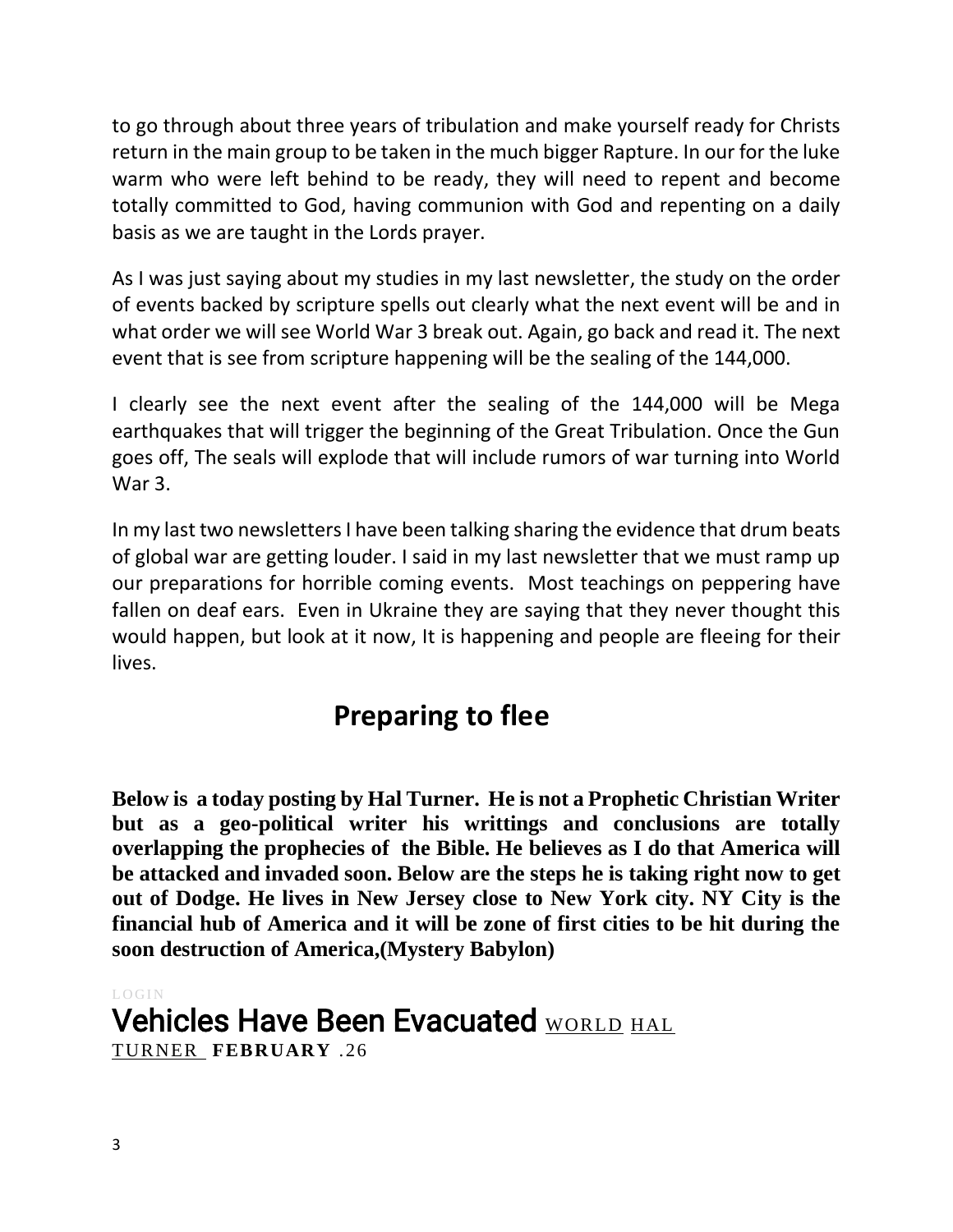As I mentioned on my radio show Friday night, two of my vehicles (Snow plow and KIA Optima) have now been evacuated from my New Jersey home, and are enroute to my mom's house in Pennsylvania on account of Russia moving nuclear missiles over Ukraine/Europe/NATO. Now, all that's left to evac, if necessary, is me, my wife and our son. We've each got "Bug-Out" bags to grab and run if it comes to that.

In the bags are any medicines we need to live (my cardiac meds, my wife's breathing meds), clothing, some junk food to eat if the trip turns longer than expected because of others leaving, traffic, road closures, etc.

The vehicles we still have here, my GMC Sierra 3500 Diesel, my son's Dodge Durango, are always gassed-up and ready. Each truck has radio gear in it (CB + HAM) so we can communicate and also hear what's going on with traffic on the CB band. We also have brand new Rand McNally Road Atlas's in case GPS is down and we have to take some bizarre route due to highways being blocked. Yes, we know how to actually read a map; we went to school before the Diploma became a Condom!

Both vehicles have jumper cables, spare fuel cans, tire air compressors that can plug into cigarette lighter, tire-change jacks, and spare tires.

In PA, the house is set up with food, an emergency generator, fuel, back-up Internet with cellular modem fail-over to do the radio show, and back-up audio/computer gear for that show and for this web site. There's a CB base station too.

There's a great wood-burning stove, and several cords of wood for fuel. The Liquified Natural gas tanks are automatically re-filled monthly by the local gas company. The well pump is in good working order and the septic tank was cleaned last summer. So that all adds up to light, heat, water, food, and communications up there.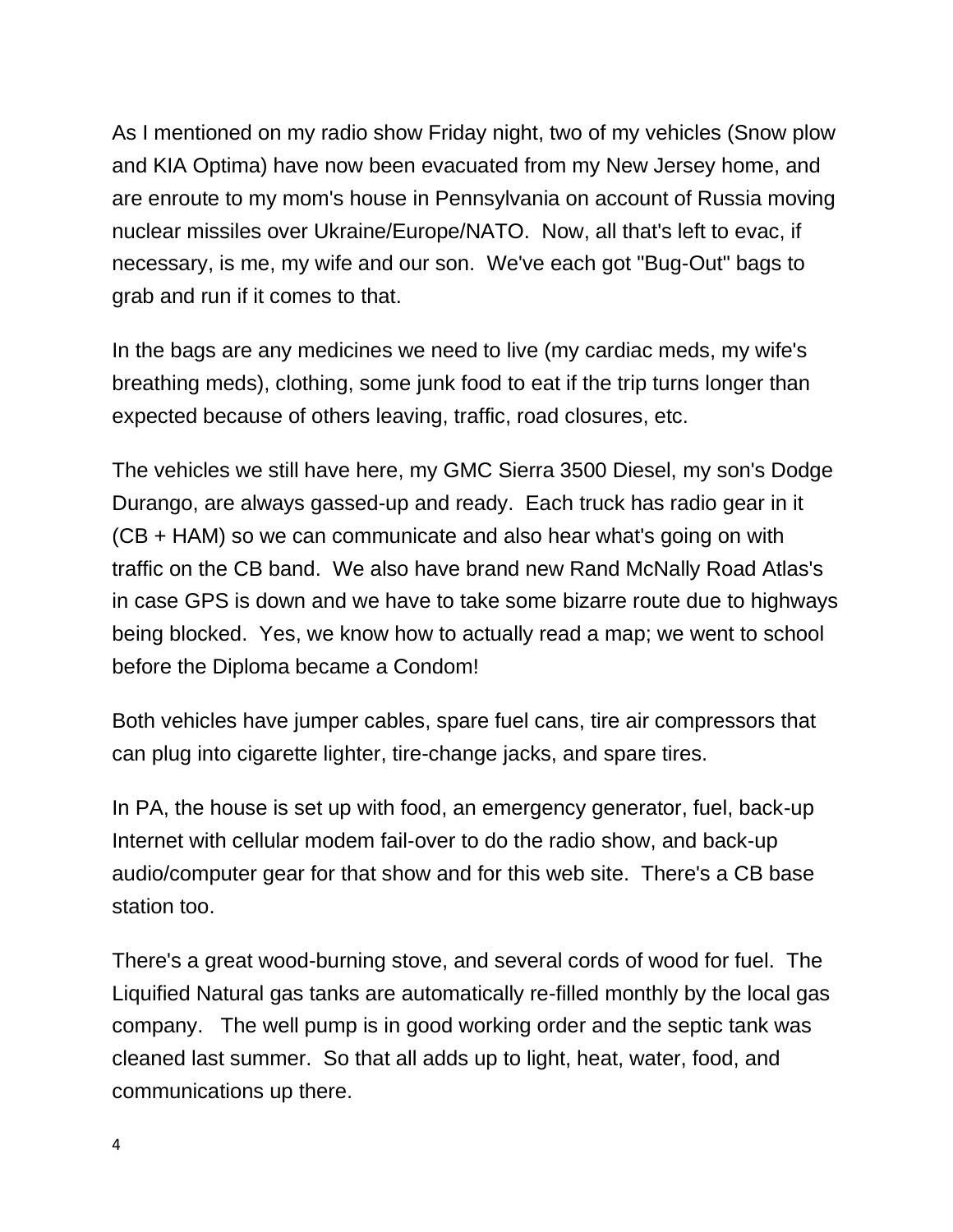#### **In this example above Hal Turner believes that to leave the cities close to New York will make him safe for what is coming to America. This may be true and it may not be enough.**

Why do I say this? Hal Turner is not a Christian who believe in the coming great Tribulation, and I doubt that he believe in the anti-christ global system of the Mark of the Beast. When this system unfolds around the world, you will not be able to buy food or even go out in public. You will be forced to take the mark of the Beast. Probably an implanted chip for doing any banking or buying food or anything.

During this time, just around the corner, Christians who refuse to be chipped will become enemies of the state, they will be rounded out and sent to detention centers. I have heard that you will be given an opportunity to be re-educated and take the chip, {The Mark of the Beast} What does the Bible say will happen if you take the Martk of the Beast? God says you will be dammed to hell forever.

So What does the Bible say will happen to those who refuse the Mark? They will Kill you. Remember, to die is Gain. When we die we instantly go to heaven and those who die confessing the name of Jesus as a myrter are given a special reward that will last forever.

#### **If this is true, what must we do?**

Number one, confess Jesus as Lord and live totally for Him every day. God does not want us to give up during this time. No during this time we must make plans to live so we can be used by God to lead many to Jesus Christ during this time of Tribulation. I believe we need to have Grab and Go supplies ready and have a plan to live in the woods if need be. During the 2ed World War over 1000 jews hid together in the woods of Poland and survived the death camps Hitler had prepared for them. Below I cover the top three prep items needed to survive in any location.

## **The importance of Bearing Arms**

As we are watching the news and seeing what is happening to what was a free country that is now under attack, we are witnessing in incredible struggle put forth by the Ukrainians. They are refusing to give in to Russia and give up.

What I am seeing is totally amazing. In the fight to save their country from conquest by Russia, they are recruiting every able body man from 18 to 80. But they are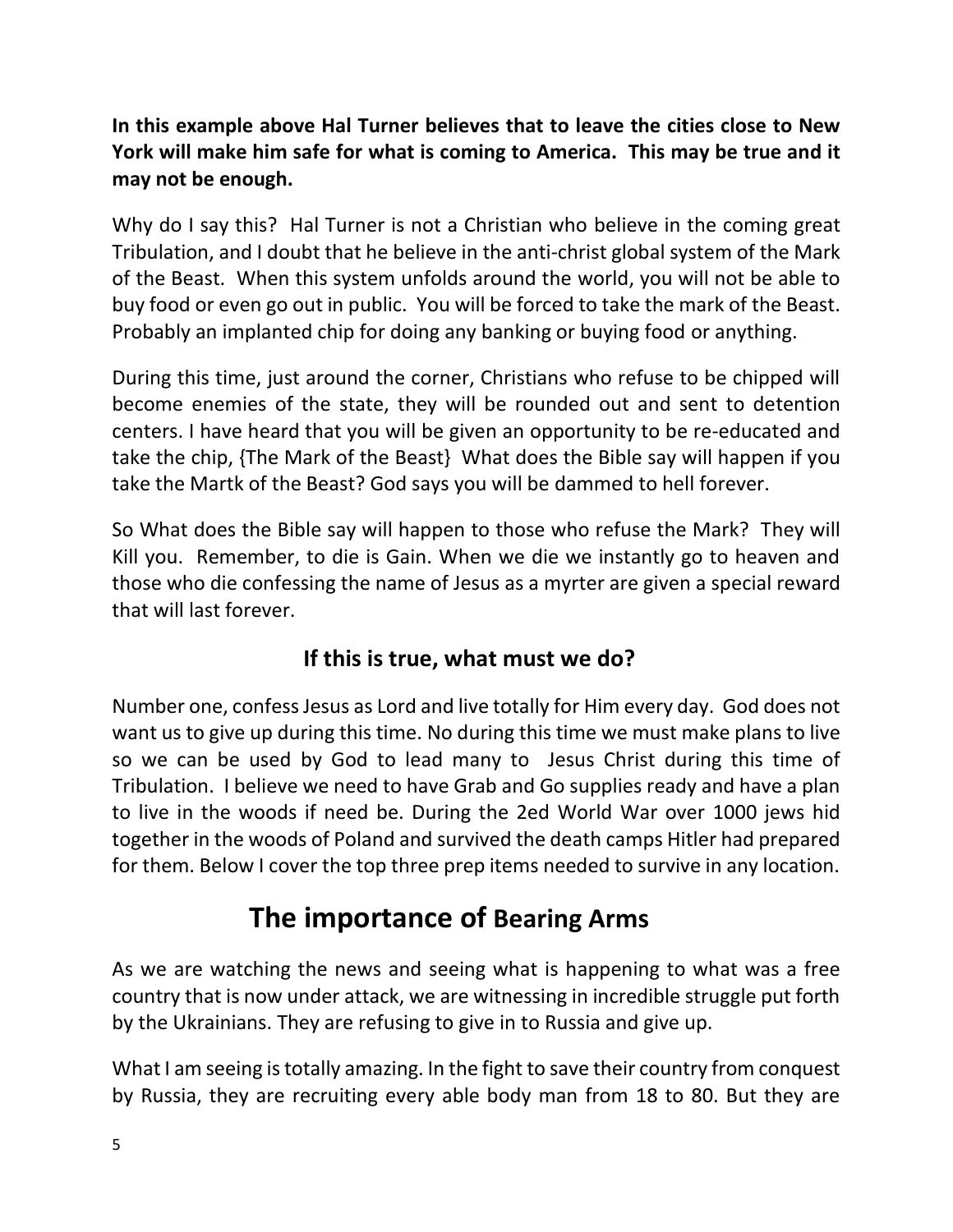handing out automatic weapons to young teens, to housewives and mothers. And to any old person who can fire a weapon to defend their country. It was this tactic that saved the Russian City of Stalingrad during WW2.

During the first and se cond World Wars that America was involved in, it was the fact that America had the right to bear arms and that our kids growing up on farms and in the country that made American fighting men so formidable. America must never give up its right to bear arm and have the ability to defend our families and country.

## **The top three prep Items**

#### **Food-----Water-----Shelter**

1. **Food** may be looked at as the most important prep item and don't get me wrong, starvation is a horrible way to die but you can survive for weeks or even months on very little food. During the Second World War, the soldiers in Japanese concentration camps were lucky to have one cup of rice a day and if it contained maggots this was needed protein.

If you plan on a place in the woods that you could pug out to, think about going there and burying buckets of rice where only you can find them. Burying food cash in multiple locations can be a life saver.

- 2. **Water** is the most important prep item. Water in the wild can be contaminated by wild animals. They can drink some water not fit for humans. You don't want to catch beaver fever. The solution is a quality water filter system. The Lord recently instructed me to collect a number of top quality water filers to be able to help groups during the Great Tribulation. Below I share this project and give the link on Amazon for a great filter that can filter 6000 gallons of Water. On average you can only survive 3 days without water. If you pre-filter you water with a coffee filter you water filter will last longer. If you are able to boil water you use for cooking, your water filter will last longer as well.
- 3. **Shelter**, Realize this topic here concerns extreme survival. The 1000 Jews I mentioned earlier who survived years hiding in the woods of Poland didn't even have tents to live in. If you see the possibility of your needing to hide and survive during the great tribulation, you can buy a good tent and other camping supplies to make your stay in the woods half comfortable.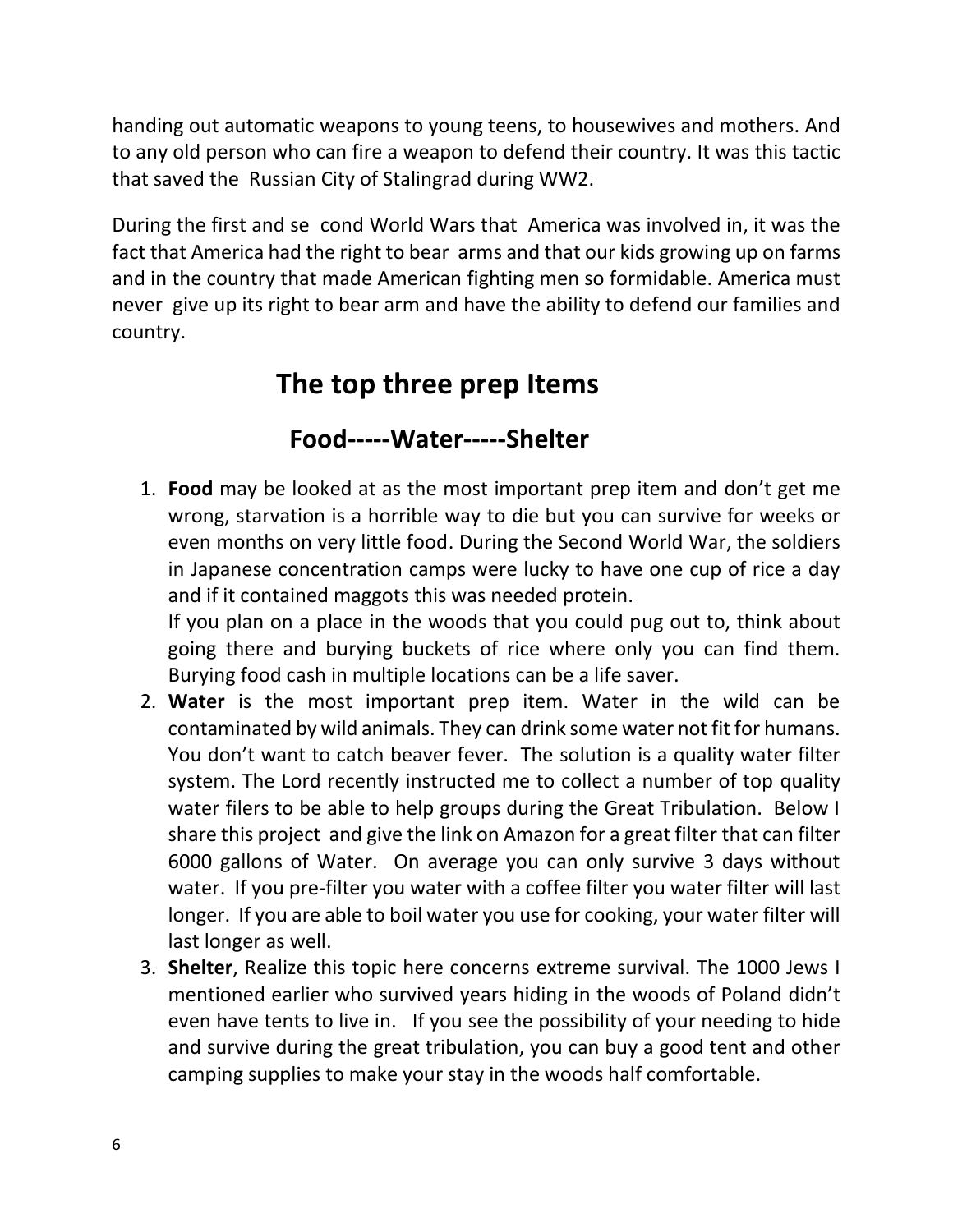4. **Extras,** A good sleeping bag is a life saver as well, I am constantly looking for used sleeping bags I can give to the needy during the Tribulation. I have bought most for between \$4.00 to \$8.00 each. I almost never pay as much as \$10.00 . Last week I was at a Good Will store and saw a huge Sleeping bag for \$15.00 dollars. I thought it may have been a double wide sleeping bag so I bought it. When I took it home and opened it up, it was a wide, large bag rated to 30 below zero. This was over a \$100.00 bag and a good deal. A large metal cooking pot is also essential. And other cooking utensils. Think of all you would need if you was going on a long vacation camping trip. I could do a book on this subject, But I don't have time. Go to a book store or online and do a quack study and prepare.

## **Financial Needs**

My Ministry is faith based. I am trusting God to meet my every need; the needs for the sanctuary God has directed me to prepare will still have needs for a while. I still have a mortgage to payoff and I am trusting God that all my debts will be gone,

. **Thank you so much. I am sorry I have not been able health wise to reach out and thank you personally for your support.**

## **Ministry Project**

**Many Ministries make appeals to raise more money than they need and they live high on the hog. This is not true with me. A few years ago, when I was selling many books, I but all the proceeds into the ministry. God directed me to build our mini farm ranch into a sanctuary to help His Children in the last days. When I asked God one night in 2015 how many I needed to prepare to help. I heard God so clearly, it was almost the audible voice of God telling me to prepare to help feed 100 people during the Great Tribulation.**

Recently God has revealed more to me on how I am to help the needy during the Great Tribulation. I thought I was to house the people on our property so I have bought tents, sleeping bags and other survival and camping supplies, along with enough food to help these people.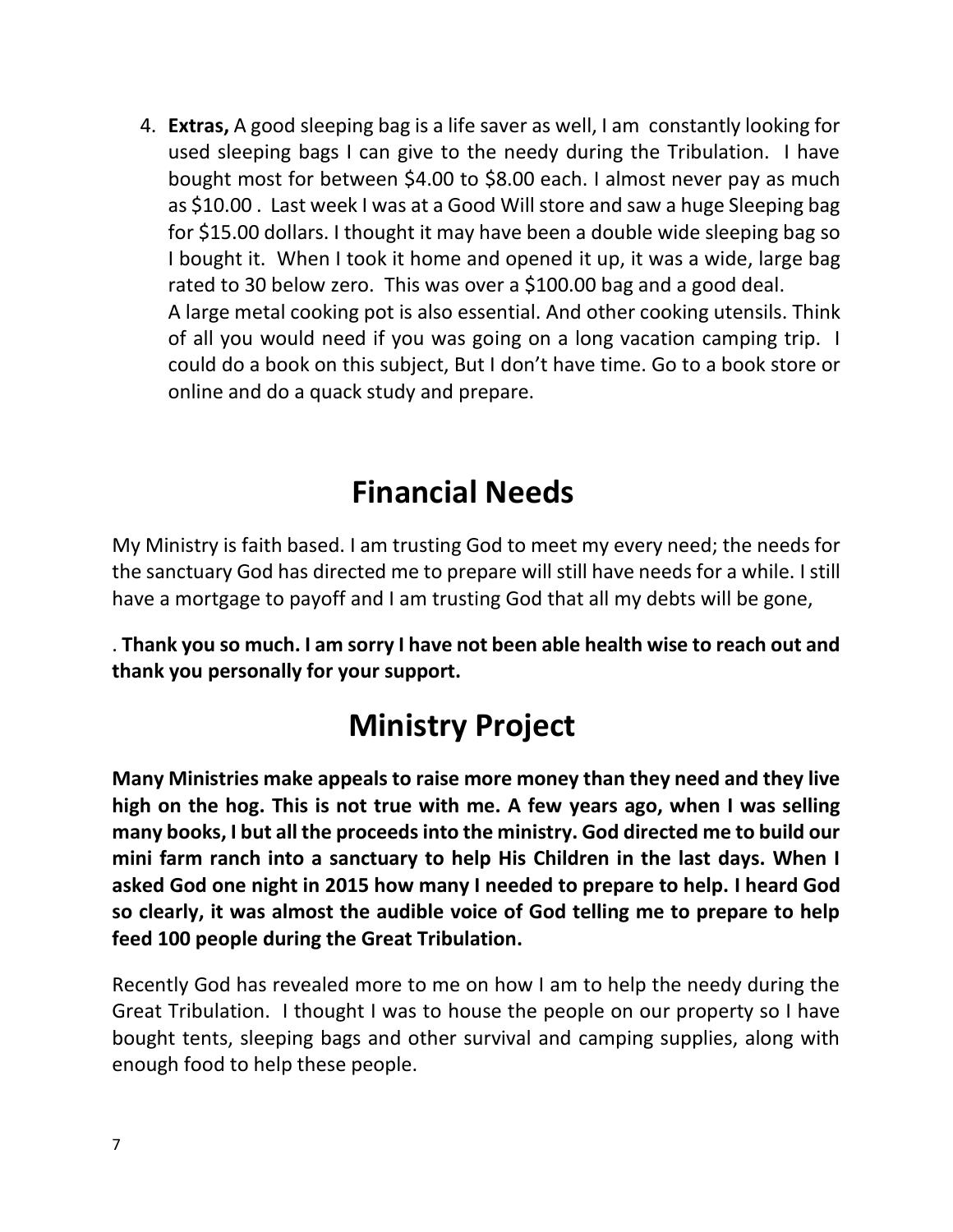Recently God has revealed to me that my food and supplies will be super naturally delivered to those who are hiding in the woods and other places and as they are calling out to God, God has prepared people like me who have been instructed to prepare to help those in need during the Tribulation

Because we are so close to this time, I realize I need a couple of items faster than I have time to see the funds come in.

I need eight Burkey type water filters and eight hand operated grain mills. I have had enough grain mills come in but still need some quality burkey type water filters. The ones from Augason Farms are no longer available but I found a great one from Amazon. The filters will last for 6000 gallons which is great. They cost about \$225.00 with shipping but it is a deal for this quality. I will post the link to this Amazon Item below.

#### **https://www.amazon.com/gp/product/B095P8HLCY?ref=ppx\_pt2\_dt\_b\_prod\_i mage&th=1**

When you order have these sent directly to me. John Shorey, 178 Camino Embarcadero, Rio Rico, Arizona 85648

When you partner with me on this project, God will reward you greatly.

## **Health Update**

I recently revealed to my partners in ministry that my last medical checkup revealed that I probably have advanced prostate cancer. I knew this three years ago but because of a lack of insurance and the Covid situation, I decided against treatment.

I have been praying on the timing of my going for treatment and two things come to me. Over three years ago I was warned by God that He would allow this to keep me relying on Him, God told me He could restore and heal me in a moment as He had done instant healings on my body in the past. So based on His promise and with the ongoing virus situation I am waiting on and trusting God, my health has taken a turn for the worse in other areas. I have lost half my hearing and my vision has taken a sharp turn in just weeks since my last newsletter. Now a month later I have been stopped from doing this newsletter from worsening vision.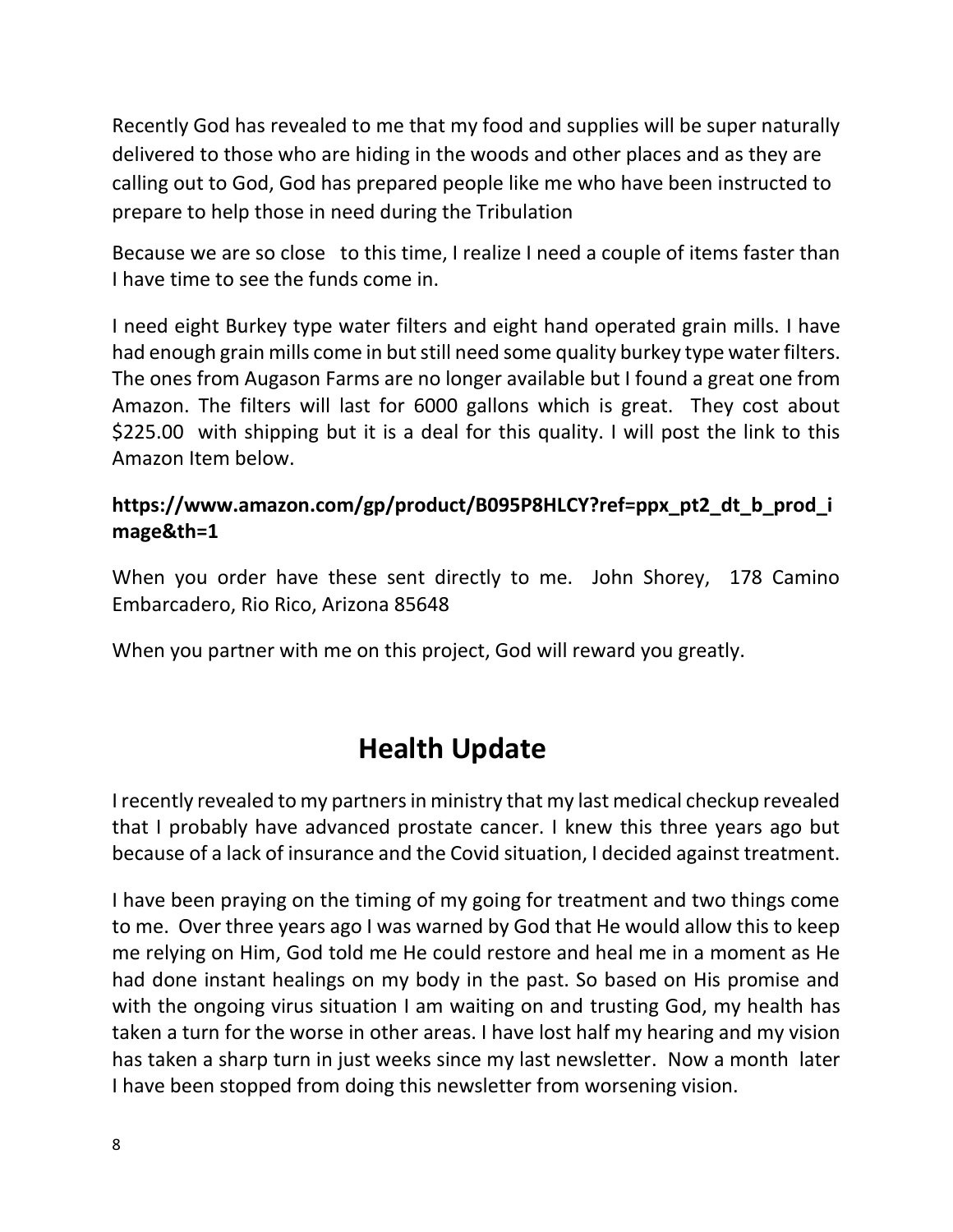I have not been able to read with glasses and magnifying glasses. I discovered this issue was from taking to many over the counter pain meds. When I came off these 3 or 4 days ago my vision has been improving by the day**. Today I have been able to read and type with only my reading glasses. I am praising the Lord but keep me in your prayers for the pain to go away.**

# **My War Analysis**

This is the War analysis I wrote several days ago before Russia invaded the country of Ukraine. War is getting very close to happening in Europe, and Russia has been given the OK to bring war accross their border by the Russians equivalent of our Senate. When bullets fly this will not be a world war of the 6th seal yet. It will be contained. But the USA will do hollow gestures and send more military to Europe.

This will show how weak the USA really is, This will now trigger China to make its move against Taiwan. This will trigger more hollow gestures from USA and we will send more military to Quam, Japan, , Pearl Harbor and other Pacific locations.

This is still not a world War of the 6th seal. A nuke can go off but it will take back and forth nukes to escalate this into a World War of the 6th seal.

Last night while out under the stars praying and having my communion with God a Bible story hit me, I had not thought of this story for years. I am convinced the Holy Spirit was showing me the enemies game plan.

Do you remember the OT story, I think it was Israel or an enemy of Israel and one side was drawn away from their great city. When they were occupied away from their home turf, they looked behind them and saw their cities burning,

When Russia and China draw our armies and weapons away from the USA this will be when the USA is left unprotected and I believe this could be the opportunities our enemies are waiting for. This could be when the nuclear missile attack will begin from all directions to Destroy Mystery Babylon. (The USA)

Europe and NATO nations will be untouched to biggest extent while the USA burns as has been predicted by the Bible and many prophets.

How long will this take? It must be soon to create the surprise. and the good news is , the Transformation, or the sealing of the 144,000 happens first.

This part of my study above was done a few days before the country of Ukraine was invaded. Now we are a few days into the invasion and things are not going as well for Russia as President Putin had planned.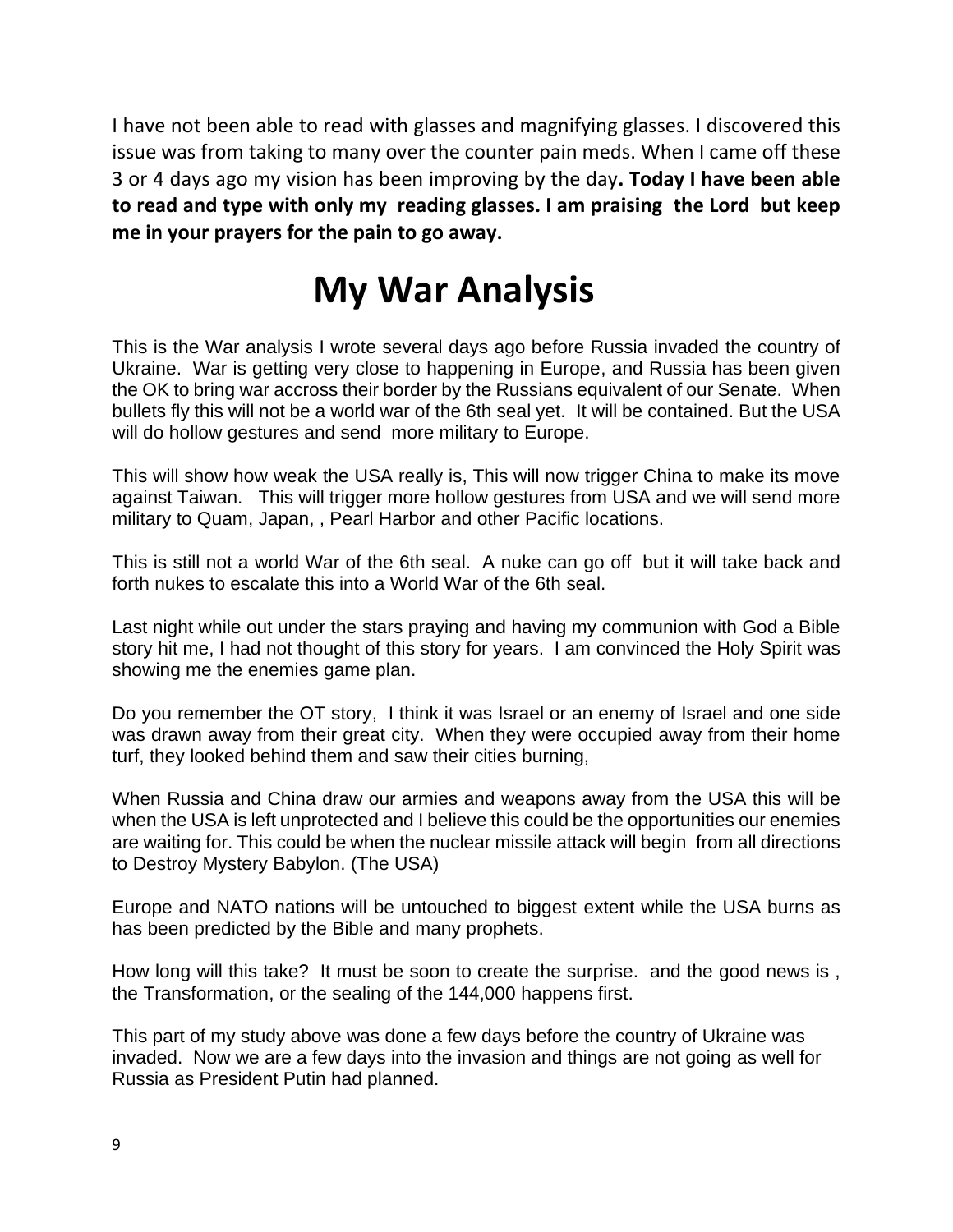It is interesting to note how at first, the first two days NATO and the USA were holding back on real support. But watching the valiant fighting and the unwavering resistant's of the Ukrainian of the Ukrainian people I see Nato and the USA doing more to stop Russia from winning this war and taking the country of Ukraine back into the borders of Russia.

It was in the second day of this war that China was boasting on taking back Taiwan and yesterday they sent 14 fighter jets into Taiwan's airspace, letting Taiwan know that they are next on the hit list.

I believe that with the Ukraine's stiff resistance things have changed. Russia admits that NATO's army is bigger then Russia's but Russia's ACE card is their Nuclear arsenal. Russia has the largest most advanced Nuclear weaponry in the World. Their advancement in hypersonic nuclear missiles have created a weapon far more advanced that what America. If the truth be known, America has yet to develop an interceptor missile capable of stopping a hypersonic missile from hitting its target in America.

If we were only dealing with non-hypersonic missiles, tests have shown it takes two of our interceptor missiles to take out one ICBM nuclear missile. I have read that we only have a small number of these interceptor missiles and non capable of taking down a hypersonic nuclear missile.

So do we have anything to fear here????, I believe we do.

Russia has warned NATO and the USA that if we interfere with this War, then they will attack any country that does interfere with their ambitions to take back Ukraine.

Yesterday the promised help being offered by NATO and the USA , I believe is our crossing the red line that Putin warned us not to cross.

Russia has been described as a Grizzley Bear. If the Ukraine is supplied with enough help to hurt Russia and stop Russia in thie war, this would be pushing this bear into a corner, This will push Putin to use the NUKE option. But if you understand Bible prophecy it does not paint a pretty picture of the USA. If you believe as I do the America is Mystery Babylon and the Bible says it will be destroyed by fire in one hour. Then we must consider the possibility that the time for the judgment of America has arrived.

I went into greater detail in my last newsletter under the topic of, America's destruction comes first. I discuss how the Axis if Evil, Russia, China, North Korea and Iran want to see America taken out. Is this the Time? This is a time to pray and a time to prepare.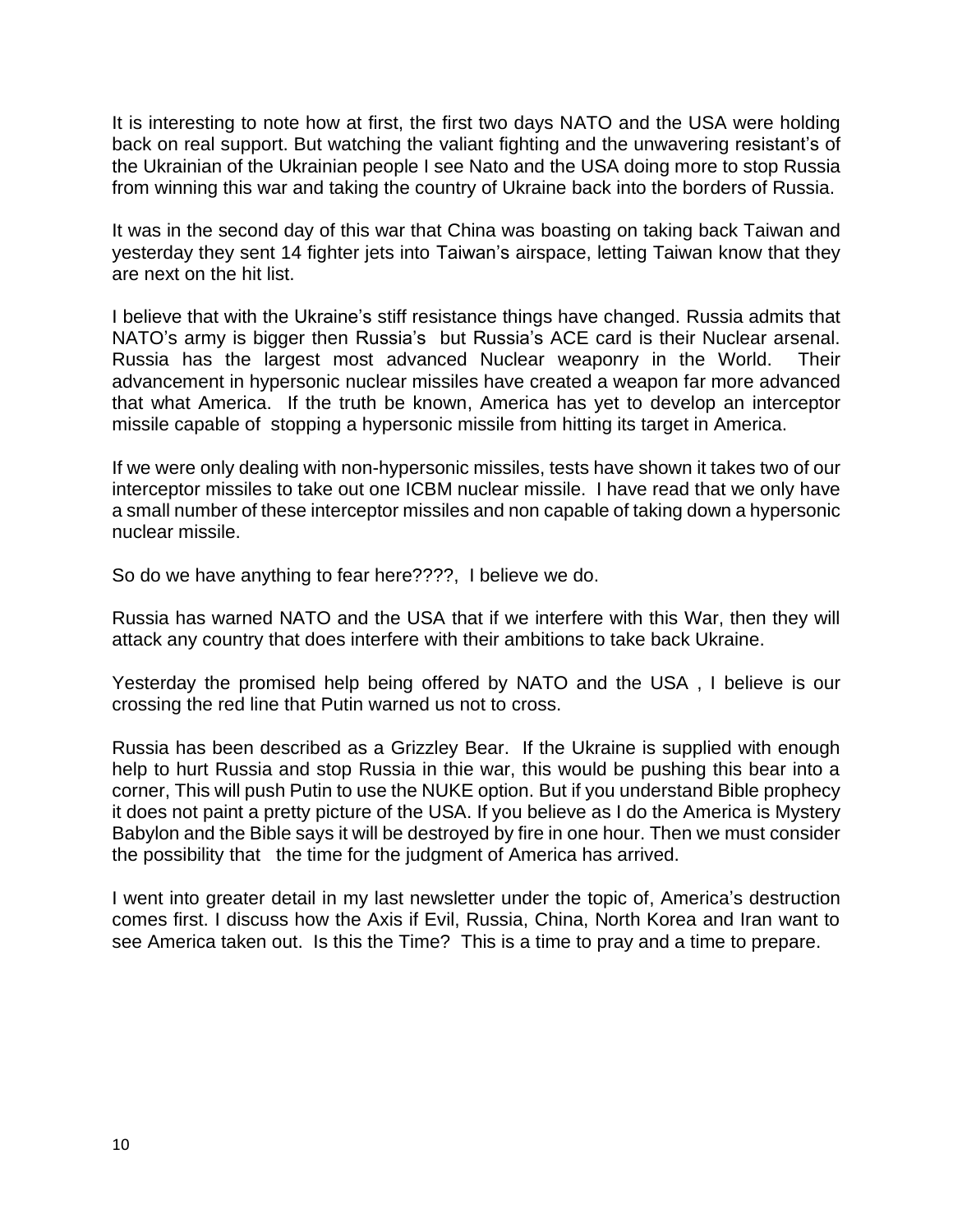# **This is the Shemita Year Again**

Below I have a letter I wrote to some prophetic friends of mine yesterday. God was leading me to include this study in this newsletter I was doing today and by sharing it with them I could possibly get some good feed back. I did get some feedback and I will share this at the end of this study.

Hi Jeff and Erin,

I want to share some thoughts on a point Jesus made in your last dream. Jesus mentioned the Shemita cycle and a comment like him not wanting to cause concern to Erin.

You must remember all the hype in 2015 concerning the shemita cycle ending a 7 year cycle in September of 2015. I remember Mark Biltz who did the original study and book on the 4 blood moons. I remember him saying something in 2015 that I did not want to believe at that time. He said that if the rapture did not happen in September of 2015 , then we would have to wait for another 7 years for the next 7 year Shemita cycle.

At that time I did not like the thought of waiting another 7 years. We are currently in the 7th year of the Shemita cycle., this is the shimita year.

Some could make their case that we now have to wait until September for the rapture. I disagree and I will explain.

I have recently concluded from recent studies of Matthew 24 and Rev 6,and 7 that we must be careful that we are not decieved on **what will be the sign** of Jesus coming.

Jesus deciples asked Jesus , **What will be the sign of your Coming??** Jesus first said, **Do not be deceived, He was talking about false prophets and teachers.**

Then Jesus said **no man knows the day or the hour**.

Then Jesus said there would be **signs in the sun, moon and the stars.**

#### **To determine when Jesus would come Jesus gave us three different areas that could confuse us and decieve us on the time of His coming.**

**1.**Do not be deceived, His words were, Be careful that no one deceives you. I see this referencing false prophets and teachers. Not all are false but the Bible says **, "No one knows the day or the hour."** I will make my case that we are not to look to man , or prophets to know when Jesus is coming.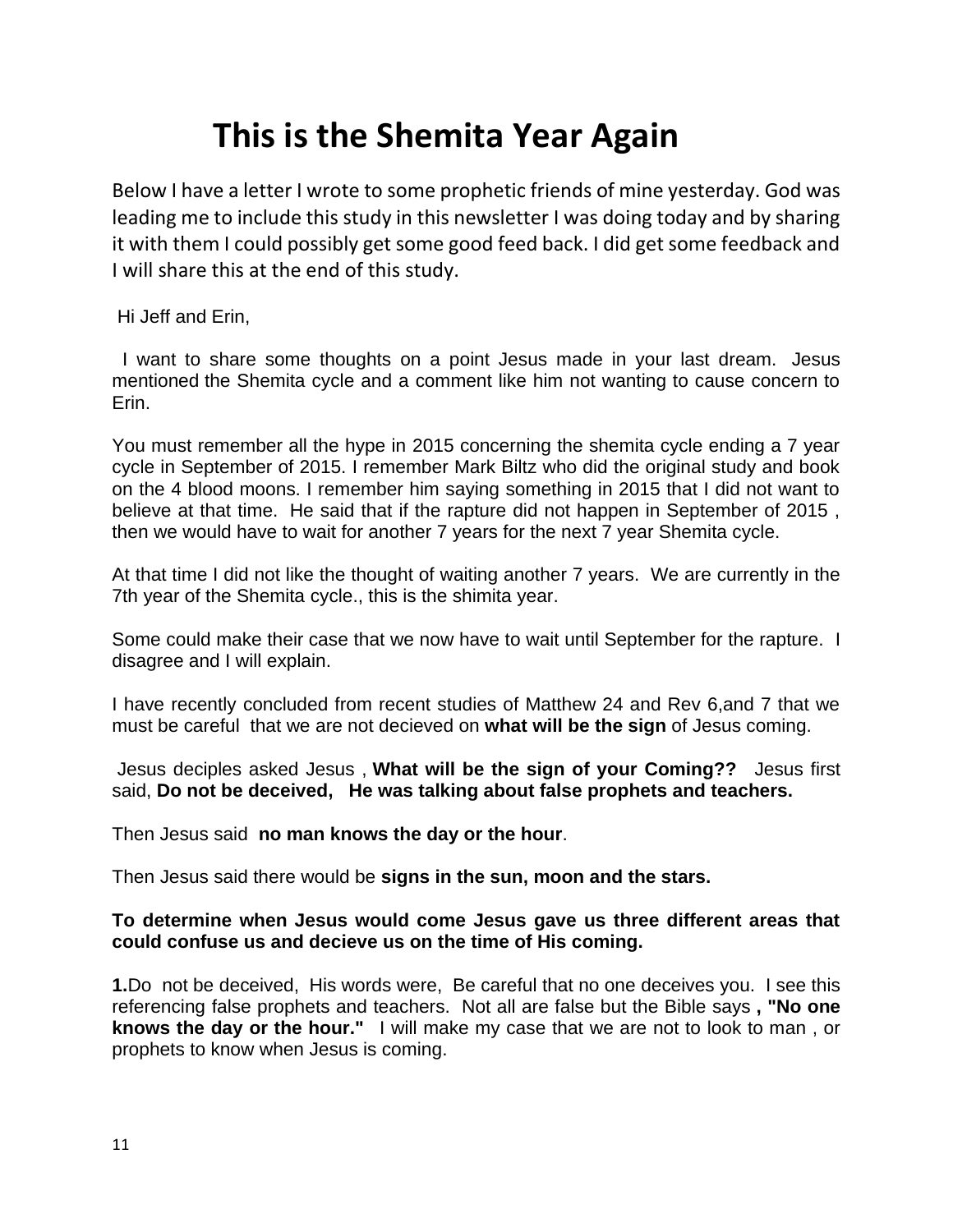2. NO one knows the day or the hour, I said be careful how and who you listen to concerning what the prophets say, they are men and no man knows the day. But this warning goes deeper. Men are constantly looking at the Jewish festivals like the feast of trumpets and other Jewish festivals and they with a study or the Feast of Trumpets can actually predict the day and the hour. Therefore we cannot use any Jewish festival to predict and exact time of the Lords coming for His Bride..

3. Signs in the sun the moon and the stars. signs in the sun, moon and stars are signs but we are not to use these to set exact dates. This happened with the four blood moons and with the event in the stars with the constellation events called Virgo and the dragon. I have heard high profile teachers say their bags were packed and one was so adamant concerning the Virgo constellation event that he asserted you would be left behind if you did not believe what he was saying,

So what do the signs in the sun, moon and stars mean? They are onlu a sign that we are close to or in the season of the Lords coming. Gods coming is set in Gods calendar written in the sun, the moon and the stars and God is not going to reset the sun, moon and stars to a different date, these are only to let us know we are in the season of His coming.

So how does the Shemita cycles fit into all this. I believe we cannot use the exact time of a 7 year cycle to set a date for the rapture. this is what they did in 2015.

We are currently in the 7th year of a 7 year cycle, this is the Shemita year and that is all we need to see and know. Jesus could not brings this up 1, 2 or 3 years ago.

If we was waiting for another  $7<sup>th</sup>$  year Shemita year, we would have put our guard down thinking we had to wait years before Jesus would come.

With this all said, I believe Jesus can come anytime this year because we are in all the cycles and the Shemita year.

So what was the answer from Jesus to His disciples on what would be the sign of His coming.???

If you look past the warnings to His decuples , to not be deceived, Jesus went into listing His version of the events that John would later list in the Book of Revelation called the seals.

When Jesus lists these seal events that John describes, Jesus finished his list with Great earthquakes, Jesus then said, **"All these are the beginning of Sorrows"** In other words, when this list of seals are completed, What I call , all lined up at the gate waiting for the gun to go off, (Great earthquakes is the Gun going off.} Then all the seals will move forward together into the Days of Sorrows or called the Great Tribulation.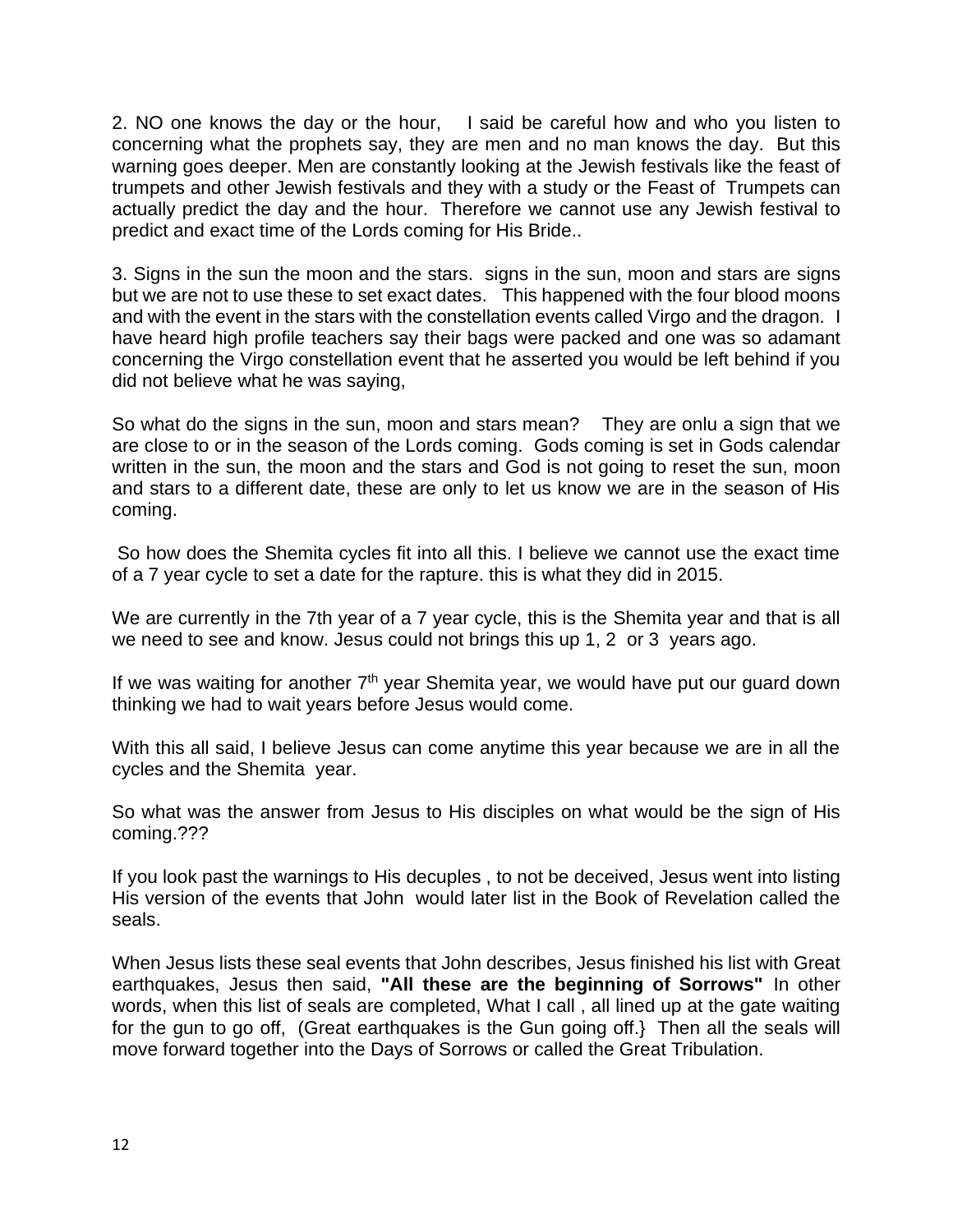So when the list of seals is completed with mega earthquakes , this triggers all the seals to move forward. Rumors of war will then turn into Word War 3, The USA will be destroyed, (Mystery Babylon) with the global Dollar system and global famine and starvation, these seal events will all be exploding at once.

I keep hearing about the coming Global Reset. When America is destroyed along with the Dollar, this is when the reset will happen with a new global government and a new money system called the Mark of the Beast.

So to answer the question on what are we to look for? We are right now seeing a war, not a world war, It is a tinder box, it could explode into a global war in a heart beat

If a known country gives missiles to Ukraine that are used against Russian Soldiers. Russia has said they would attack with nukes the offending country. , If these missiles come down from Poland and Poland received them from the USA, and Putin is being pushed into a corner, He could launch an all-out war against Poland, this would bringing NATO into the fight and Putin at the same time would launch an attack, hitting the USA thus bringing this to the level of a World War , the War of the seals.

So what am I saying in all this? We do not have to wait until September for the Gathering of the Bride, It will be soon, But as close as war may appear, The Trigger event of Mega Earthquakes still has to happen first before a global war.

And the really good news, The Transformation and sealing of the 144,000 servants of God has to happen before the mega earthquakes and World War 3.

Your Friend In the Faith John Shorey

I have followed Jeff and Erins prophetic dreams for about two years. I have not seen any red flags go up. I am convinced their ministry is God given. Below is their response to my above Shemita study.

#### Hi John,

All I can say is... WOW!!! What you wrote makes total sense and fits in perfectly with Erin's dreams of not stressing ourselves with dates. He has it... PERIOD! God will do it in His timing and when He wants to.

In other words, I agree we don't have to wait for a date man thinks is the right one. This could happen any day now and it will!! The Bride, the 144,000, is about to be called to her Groom! I can hardly wait.

Much love & blessings, Jeff & Erin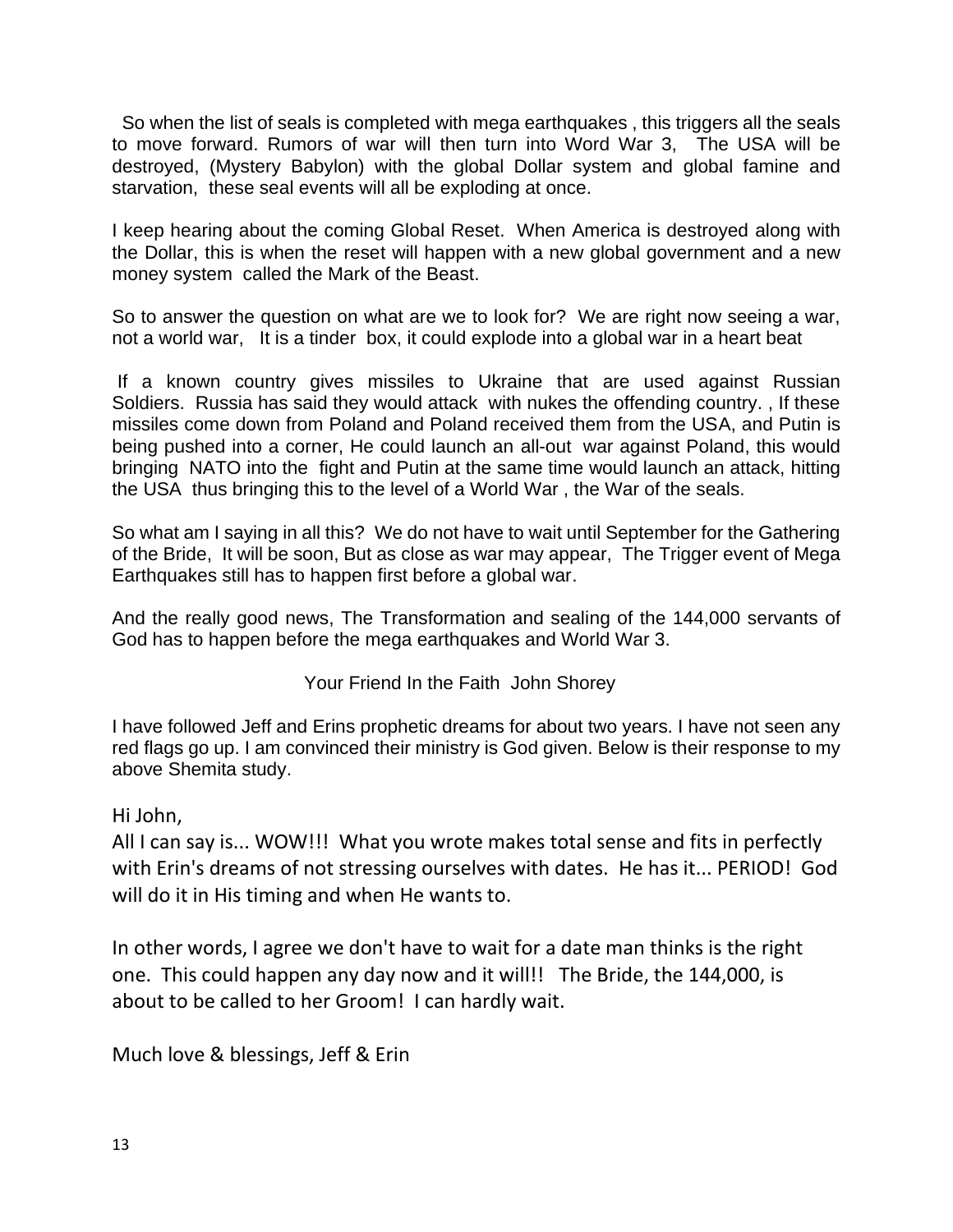# **Why Should We Tithe???**

The Lord recently laid it on my heart to teach on this subject. In just my normal Bible reading as I was reading through the Minor Prophets, When I was finishing my reading with the last book of the Bible. The Minor prophet, Malachi I saw things that I have missed, even though I have read through the Bible over 25 times.

I would like to share a bit about how I came about tithing immediately after becoming a Christian.

When I was a young child living in Maine. For a few years we shared my Grandparents home and we eventually bought their home as our own. I was Three or four years old when we move in with them and I developed a very close relationship with my grandmother.

A few years later I would visit with my grandparents one room cabin located at the Old Town Pentecostal campgrounds. They would spend their summer their and each summer I was invited to stay with them for a week.

I was not a real Christian at this time as I was being raised Catholic. I did not know Jesus as my Savior because the Catholic church did not really teach this. Their Bible teaches about Jesus and Salvation but the Catholic church did not teach the importance of read the Bible.

Well, on one of my visit with my grandparents, my grandmother taught me about tithing. She told me that 10% of any money that comes to us, belongs to God. She shared that she received \$50.00 a month from Social Security and each month she would give \$5.00 to the work of the Lord. And beyond that I remember the time our family was really hurting financially and she was over for a visit and could tell we didn't have all the food we needed. I remember her opening her purse and taking a \$10.00 bill and giving it to my mother. I never forgot this act of love on her part. \$10.00 was 20% of her monthy income.

So when I was saved in the spring of 1974 at 21 years old, I had to take my 15 ft boat 35 miles across ocean waters in Alaska on the weekend to go to church. I remembered what my grandmother taught me about tithing and I started tithing on the first Sunday I ever attended a Christian church.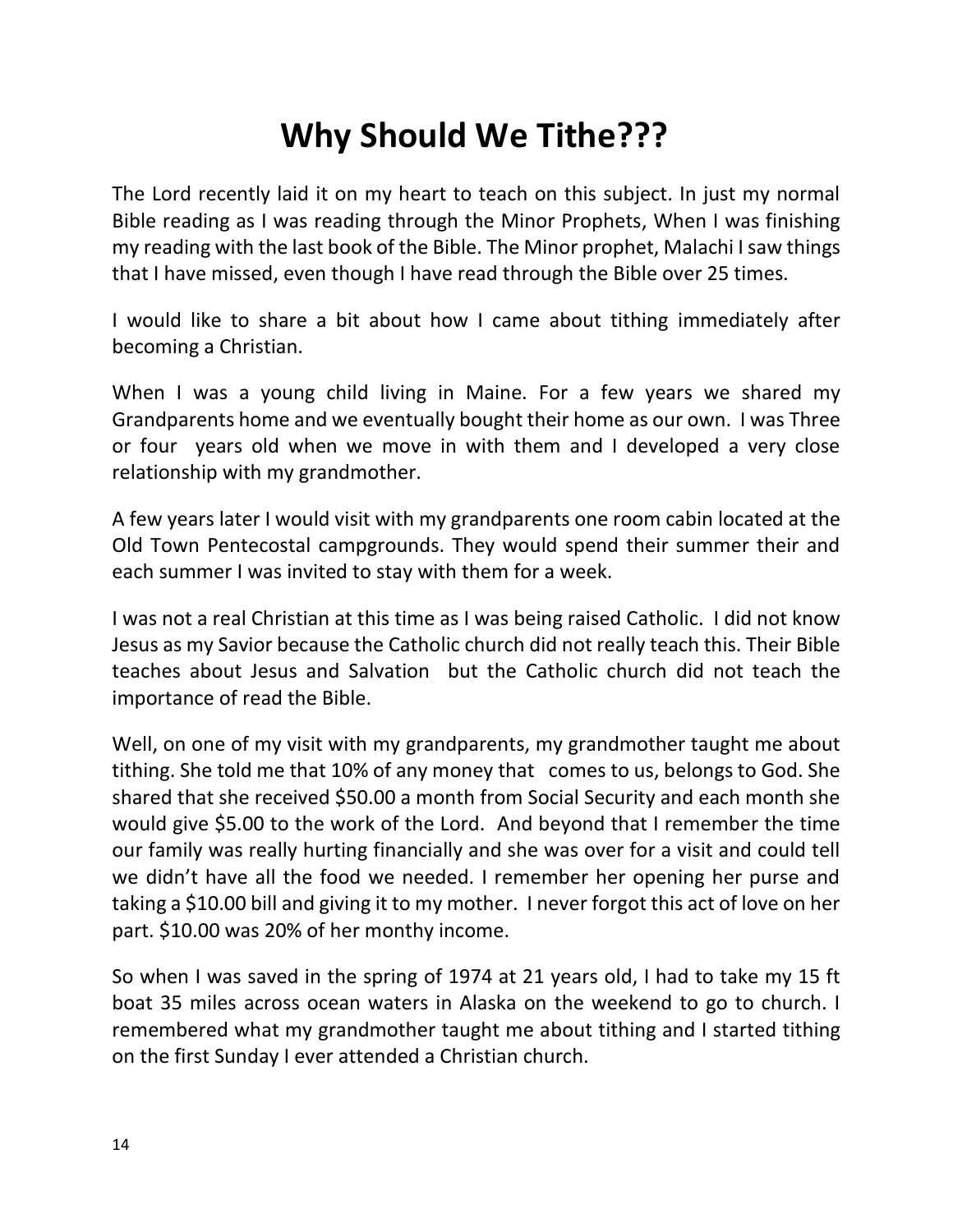I tithed on my gross income from day one because my Grandmother tithed on her gross income. God really blessed me, I kept getting advancement at work and it only took me three years before I was working the highest paid position as a logger. I was taught the most dangerous industrial job in America, I became a Timber cutter also called a faller of trees as tall as 200 feet.

Now bear with me. As a timber faller I had to buy my own expensive chain saws and are prone to breakdowns and being crushed by the trees you are working on. Because of this high expence 25% of you paycheck was called saw rent and was free of income tax. I made the decision that I would also tithe on my saw rent because I wanted God to bless my saws.

What happened from that decision was nothing short of a miracle. My saws almost never broke down. In fact I could not wear them out, I would see the other cutters bringing in their saws at the end of the day for repairs frequently and I didn't ever have a major repair to deal with. These were big saws with three foot bars and I kept one of my two saws for memory sake and I can still 45 years later pull the start cord and the engine turns over and wants to start. I own a chain saw so blessed by God that it has refused to die.

From this I learned from an early age in my Christian walk that you cannot out give God.

So now back to the Book of Malachi. There are incredible nuggets in this book and not just about tithing. There are incredible nuggets concerning the relationship in Marriage.

If you will give this short book a real study you will learn more then I have time to teach in this newsletter.

God was upset concerning failed marriages. And He was talking about his laws and ordinances. Now what was really interesting is God Said that He is a God who does not change. He is upset that man would fail to keep the ordinances He has established. I don't know what all these ordinances are but in the Book of Malachi He uses the ordinance of tithing as His example of an ordinance that the church was neglecting to follow.

Realize, this is the last prophet and the last book of the Bible and God says that He does not change. Then using the ordnance of tithing God posses, the question.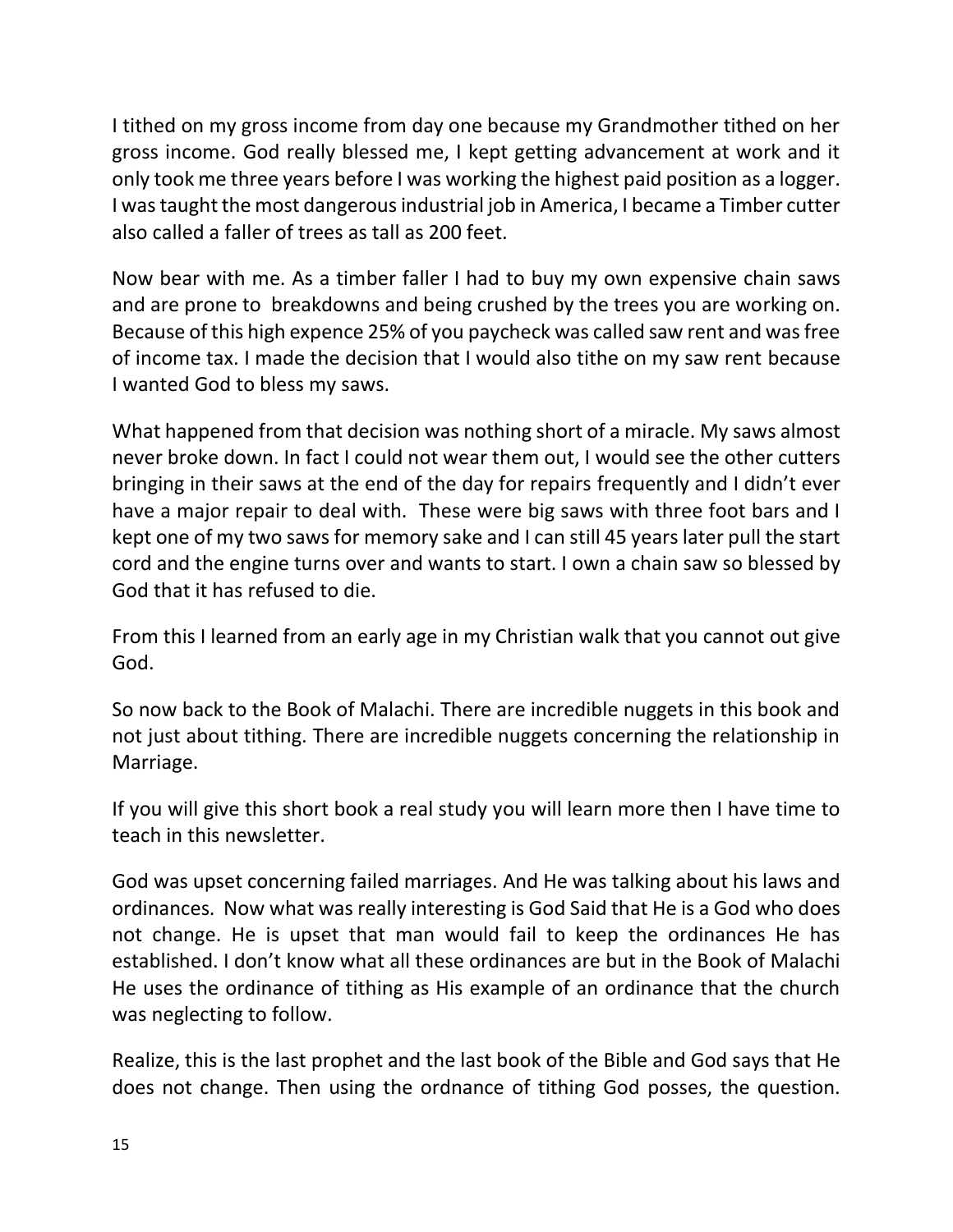"Would a man rob God" He answers His question with "Yes, with his not paying is tithes and offerings."

A couple of points here. God asks, would a man rob God? Is robbing God the same as stealing? Is stealing one of the ten commandments?

So you may have asked, How does this teaching on tithing fit in with your teaching on the Lord coming for His Bride? The Bible clearly says that Jesus is coming for a bride without spot or wrinkle. The Bible says that the tithe belongs to God and we are still stewards of the rest. So if not tithing is robing from God and it is one of the ten commandments not to steal then how can we be ready for His return and violate His Word.

Now let me say, I don't agree with this but I have heard many Christians say that Tithing is in the Old Testament and we are not obligated to keep the Law. This does not make since. The Ten Commandments is in the Old Testament is it ok to lie, cheat, steal and kill? Go and read all of the book of Malachi and try to convince yourself you don't have to tithe.

Can you really afford to be wrong on this? This is the only place in the Bible where we are told we can test God. It says in Malachi, It says in the King James, Prove ye me, that if you tithe I will pour out a blessing so great that you will not have enough room enough to contain it. This is a paraphrase but pretty close to what is said.

Another interesting nugget is the why we are to give our tithe to the work of God. It says, bring your tithe to the storehouse so there will be enough food to feed the needy. How many ministries do you know where they are using the tithe to feed the hungry?

# **Words from the Prophets**

# **Putin's First Steps Toward World Dominance**

FEBRUARY 25, 2022, BARBARA FRANCIS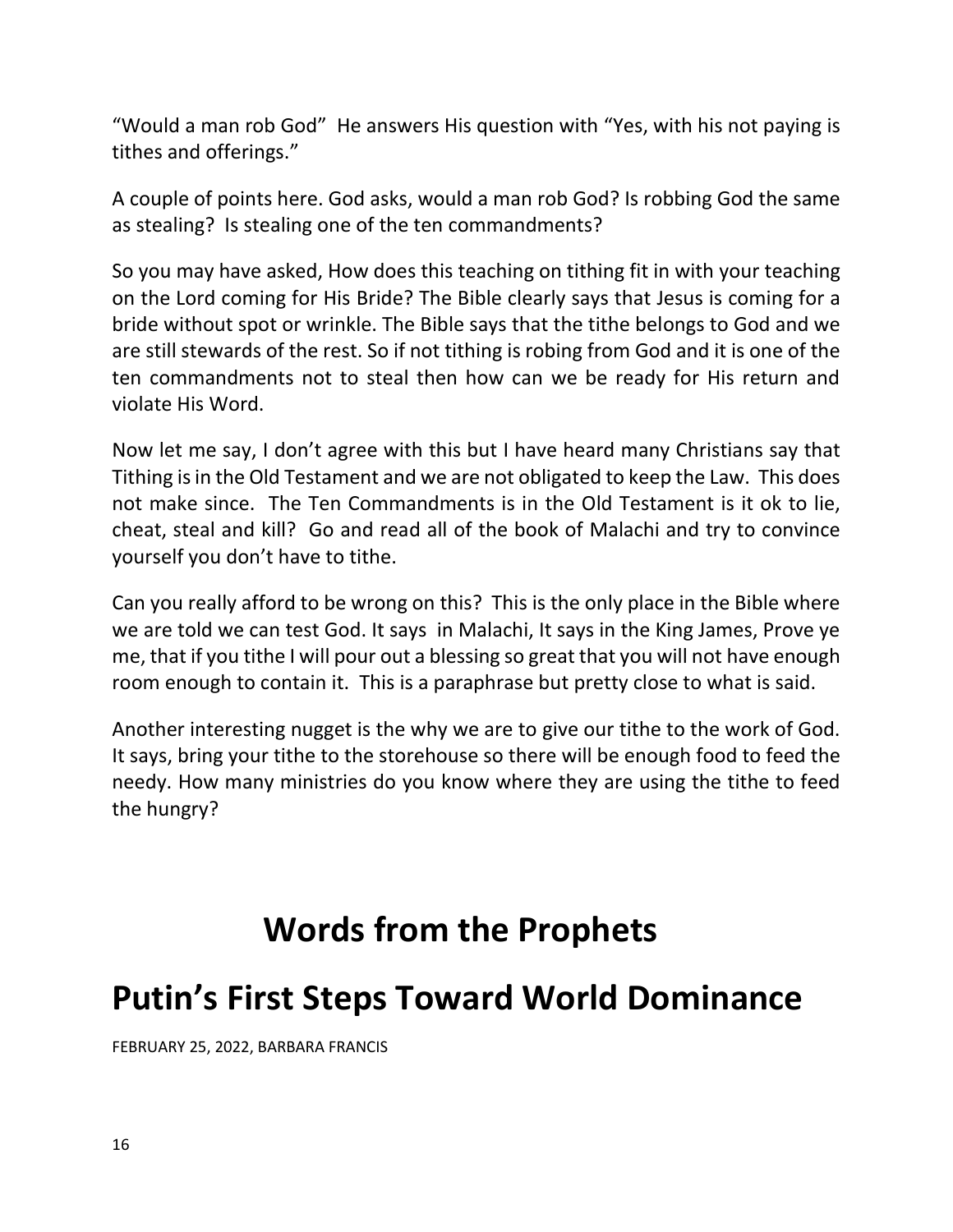MENE , MENE, MENE I raise leaders up. I use them to fulfill my purpose. Mans days are numbered. The hourglass empties. See the nations leaders scramble as "The terror of nations" stretches his legs . A conqueror that is preparing t o take control of weakness. A shrewd warrior with a plan. He doesn't sleep he spends the night calculating his next move. His army will move over the nations of earth one by one. He will use every weapon in his arsenal on them to be the victor . He will crush anyone trying to stop him from gaining worldwide power. America he has set his sights on you .Your weak leadership makes you the prize. A proud nation that continues in wickedness , murder of children and sexual perversion will be brought low. I will humble your people and allow the destruction and burning of every idol you have raised. The wicked will be as stumble and you will be brought into captivity

**From time to time I will place a study in my newsletters a second time, If I see it very important and deserving of a second read, This prophetic word givin only two weeks ago is really worth a second read. John Shorey**

## **[I AM COMING NOW IN MY REMNANT, YOUR WAIT IS OVER!!!](https://iamcallingyounow.blogspot.com/2022/02/i-am-coming-now-in-my-remnant-your-wait.html)**

#### *Message received Feb.11, 2022, Julie whedbee*

*Never before My children.. never before have I come like I will now come! Never before has there been a season on earth like what is now here, and never will there be again! Just as I have taught you that there is an appointed time for all things in My design, there are an immeasurable amount of details that must be in place, so to speak, in order that My Word is fulfilled in all accuracy and truth. I have taught you that position is of the utmost importance, and this is not only for you as a being made in My image to fulfill your purpose here, but the positioning of all things created must be aligned in its proper order across the earth, and then the point of My collective manifestation occurs in My people.*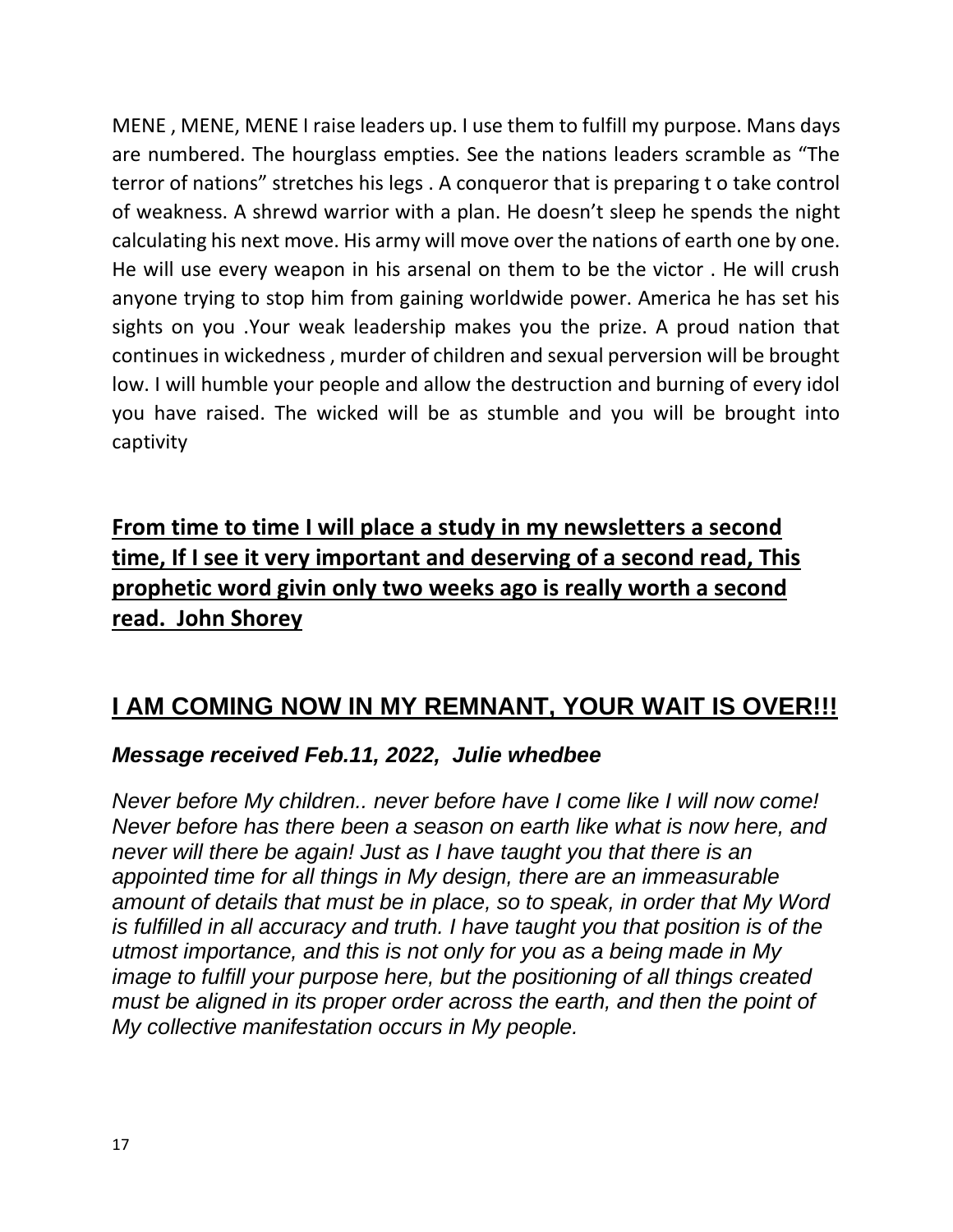*Never before has the fulness of time come when all facets of My design are in harmony. Never before have the necessary prophecies come to pass in order that the earth is ripe for My arrival. Never before has evil been called good and good evil to such a degree so that the enemy has been given power like never before to deceive, in order that all is fulfilled. Before I intervene, I have allowed the darkness to reach the fulness of the limits I have put on it in order that its full face is revealed for what it is. In doing this, and before I now manifest through My first-fruits body, souls have been given a choice either for Me or against Me. There has been a separation of My first-fruits Bride from the larger remaining group according to the experience in intimacy each soul has attained.*

*I tell you now children that your wait is over, as I intervene to reveal evil for what it is. As you My vessels are now prepared for the Master's good will and pleasure, and as you are ready to receive your King and Groom, so I will now come for My jewels, those who have been tested and refined by fire, the third I have brought out from the whole, in order that I may have an army to display Myself through, as My presence invades the earth, bringing the Kingdom here- all things on earth as it is in Heaven.*

*In this the veil of deception is torn and all will be exposed for what it is. No longer will evil have a place to hide from the presence of the Great I Am, as I pour and I pour and I pour out through My instruments of righteousness, and collectively you shatter the darkness. All lies will be confessed and exposed, all unrighteousness and wickedness will surface, as the light of My glory through you overshadows them in all radiance and brilliance. All the dark kingdom will attempt to run in great terror at the sight of you, great fear overtaking them, but there will be nowhere to hide.*

*A great, great shaking comes both for those who call themselves Mine, but who have compromised, especially those in teaching/pastoral positions, false prophets leading many away from Me, as well as all those who confess Me with their lips, but whose hearts are far from Me. A distinct and great separation is here, one like never before has occurred on the earth.*

*You can hear the rumble now at My approach dear ones, as the shofar for you is about to sound! This first time, only those who walk in complete obedience and surrender will hear the sounds of the call of your King, Groom, and Captain of Hosts! I come now as a thief in the night to those*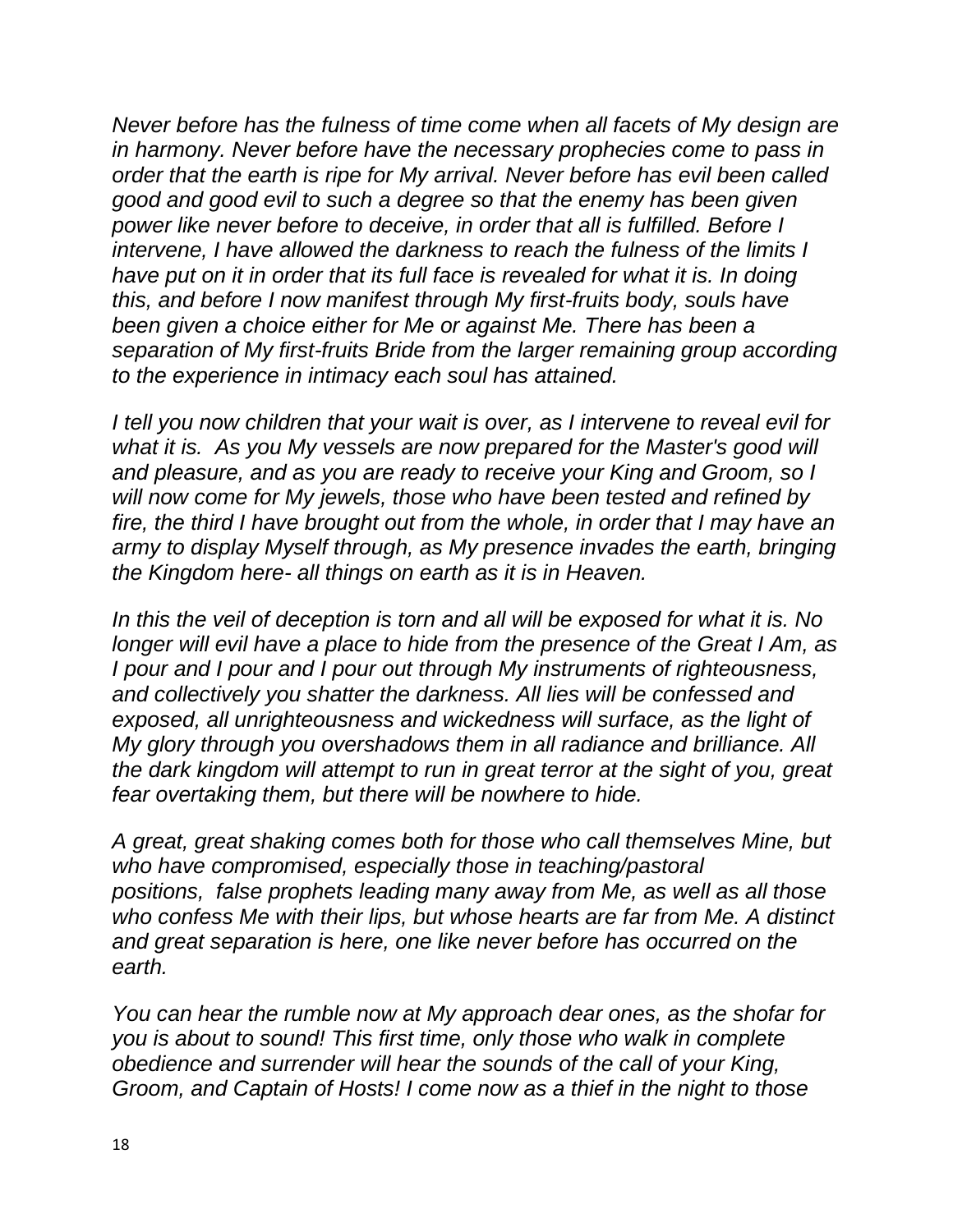*whose oil is full- to strengthen you, to fill you to overflowing, to indwell completely your vessels, transforming you into My image and empowering you with all power and authority given to Me from My Father for you to complete the work We have begun in you, and to fulfill the purpose for which you have come to the earth in this age.*

*The great rescue for the remaining ones will then commence for all those who are lost, broken, weary, the handicapped and the lame, the blind and the deaf; all those who are forgotten, abused, neglected, trafficked, beaten, tortured and abandoned. As My Word states, you will rescue the lowliest of the low, those this world considers less than human, displaying the incredible mercy and love I have for all those made in My image. This is why I say there has never been a season like this. I have never before come collectively to manifest all My glory to My children. This is the meaning in My Word that you will do all these things and more! Collectively, I* will be made manifest through a body of souls in harmony with Me, and *together, the result of this will be the raising of the frequencies of this realm, as I have previously taught you. Darkness is of a very low frequency, but when My light and frequency invade through My remnant, the entire realm will experience a transition and an opportunity like never before. Those who have been trapped and bound by darkness, oppressed and persecuted will have in their presence the very essence of Me, the Great I Am, and I will open through you spiritually blind eyes and ears, so they can finally clearly see the choice that I have given them that they have not been able to see in the past. There will be great clarity in the spirit, as My presence will stand before them. Many, many will choose Me and eternal life, and the harvest will be plentiful, although My laborers have been few.*

*Pray My beloved ones, pray for My full measure of glory to be poured through you in order that you may walk in all that I have purposed for you in this great hour! You have come here just for this reason, and your entire life's journey has been in preparation for this season and this age! You have been chosen from before the foundation to complete this work for Me, and We have found favor in your temples!*

*All is in the moment of now. As I have showed to My daughter who writes for Me in a vision, all of your time periods are one moment in My Kingdom; it is only here in this realm that you operate under limitations of time and space. As I am outside of this, I see all in one moment, and this moment is*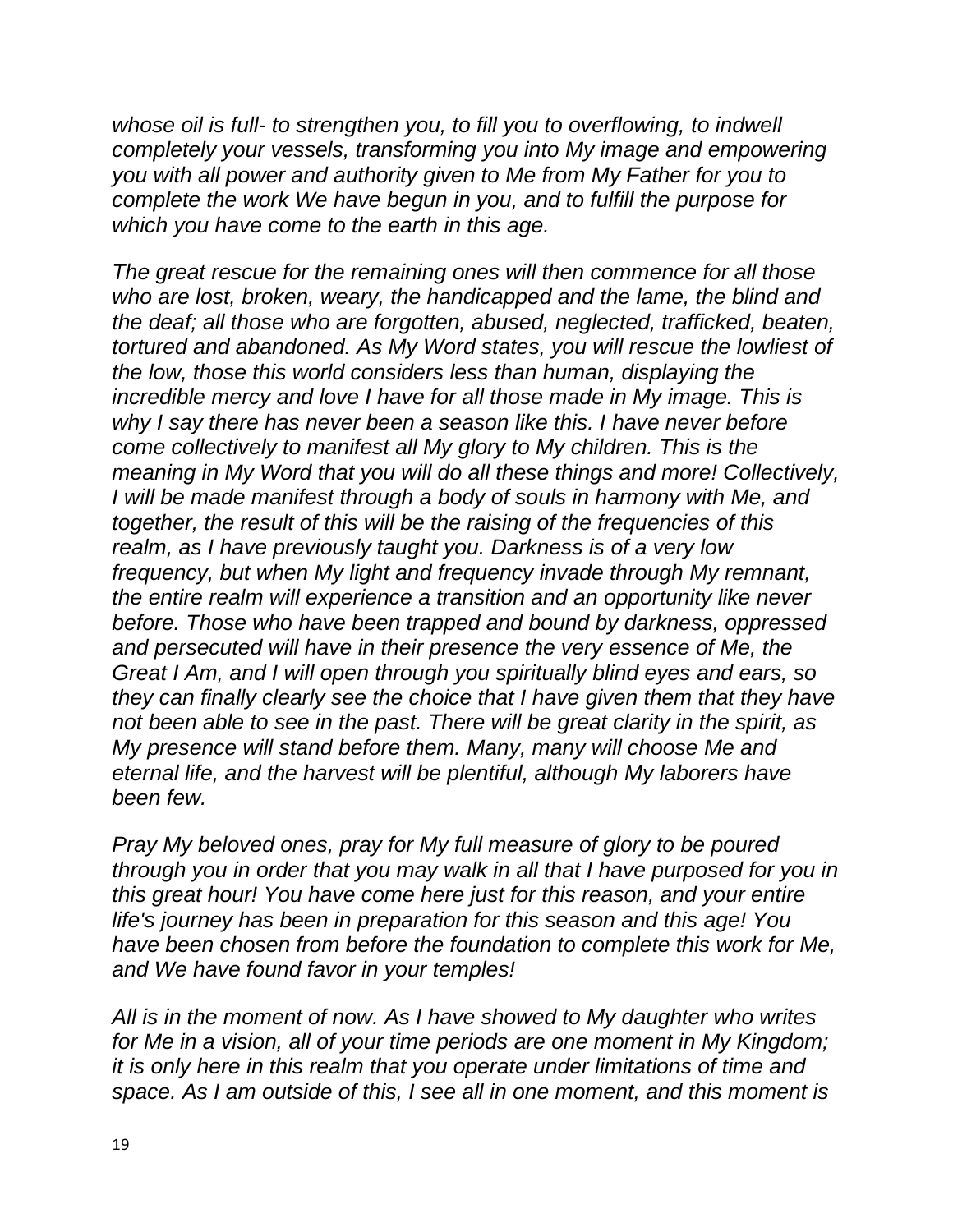*now. This is how I see the end and the beginning together, and I can say in My Word that there is nothing new; the past is the future is the past. Because this is My truth, I know the incalculable outcomes of every single choice each soul has made in their journey here, or ever will make, and the results of that outcome in every minute detail. Even the slightest smallest matter has meaning in My design, as you are all connected and integrated in Me. There are an infinite amount of possibilities for one's journey and the experience a soul has based on the tiniest of detail in a choice made. I have the outcome of all that one single choice in any given moment will make. Only as The Creator and Infinite One can I manage what would be impossible for man.*

*Yet, I still bestow the greatest of mercy for My creation. Mercy is given because of My great love. There is not in existence a love like Mine, therefore, the opportunities for eternal life with Me are only found in My ways, and because of Me, because of My love for you, and because of My Son's sacrifice, the greatest of gifts from a Father who loves you unconditionally has been given in that I gave you My Son so that you would not be lost. I give you a choice, so that you are not forced to love Me. I give you a choice to allow you an opportunity to spend eternity with Me, instead of with satan and all his dark kingdom.*

*My mercy will now pour out in its greatest measure and all will know that the King of kings is come in His people, and for a short season, opportunity is given to choose life in a way I have not manifested previously. Then, the great tribulation and end of this age will come, as I remove Myself and My cherished ones from this place and allow wrath to consume the earth.*

*Be full of joy My children and rejoice! My arrival is here, and nothing will be able to stop the flood of My presence in such love and mercy! You have waited so long for this season, and even the excitement in My Kingdom is great, as all have prepared for this glorious event! Be strong and courageous dear ones and stand firm. Do not be afraid or discouraged.*

*I am here, I am here, Heaven is come!!!*

*Yahuah Father, Yahushua The Son and Ruach Hakodesh, Holy Spirit*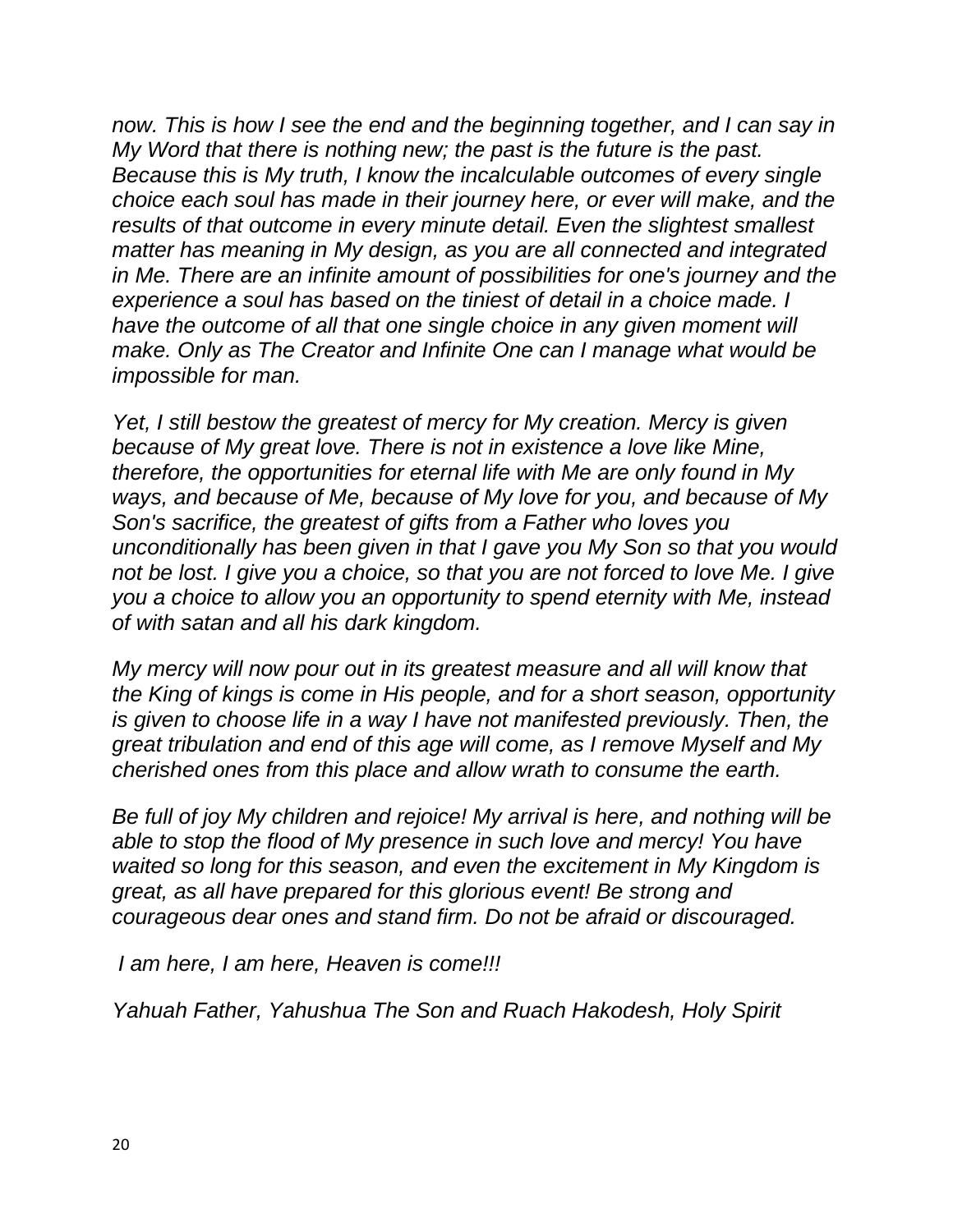# **THE COMING FINANCIAL CRISIS/COLLAPSE: ALL FINANCIAL INSTITUTIONS [BANKS] WILL CRUMBLE**

**DOWN**.! FEBRUARY 25, 2022 1:26 AM, SAMMY OMOSH

*James4:13 Come now you who say 'today or tomorrow we will go into such and such a town and spend a year there and trade and make a profit14yet you do not know what tomorrow will bring.what is your life?For you are a mist that appears for a little time and then vanishes.*

*James5:1Come now you rich,weep and howl for the miseries that are coming upon you.2your riches have rotten and your garments are moth eaten.3your gold and silver have corroded and their corrosion will be evidence against you and will eat your flesh like fire.4you have lived on the earth in luxury and in self indulgence. you have fattened your hearts in a day of slaughter.*

Vision: On 2ND FEB 2022 I woke up at 2am,went to the living room to pray, but my eyes were too heavy and felt a heavy sleep coming over me that was unusual. I sat down still before the Lord for some time and then I went back to sleep. It was when I saw many people in a line outside an ATM outlet of a bank in this country. The bank was closed completely. I walked nearby and picked up a receipt of a client that was Nil-no withdrawal figure or bank balance was captured. From the look of things an uprising was slowly building outside. End of the scene, I woke up to find its 3:10am.Surely pain is coming to your nearest ATM outlet in the days ahead!

\*FLASHBACK 2015,2017 AND 2019:In Aug 2015,I saw the entire bank bulding and the ATM section closed. Then in Aug2017 I saw many people inside the floor of a bank.i didn't see any counter opened. Lastly in Feb 2019 in that early morning dream I walked to the ATM, the person ahead of me failed to withdraw cash, like wise when it was my turn the machine read ''no cash ''and I walked away. \*Remember the great depression of 1929 to 1933 and the effects thereof. Remember too the financial crisis of 2008 that was caused by a Housing bubble. In Africa we were not affected much coz most economies boomed then and we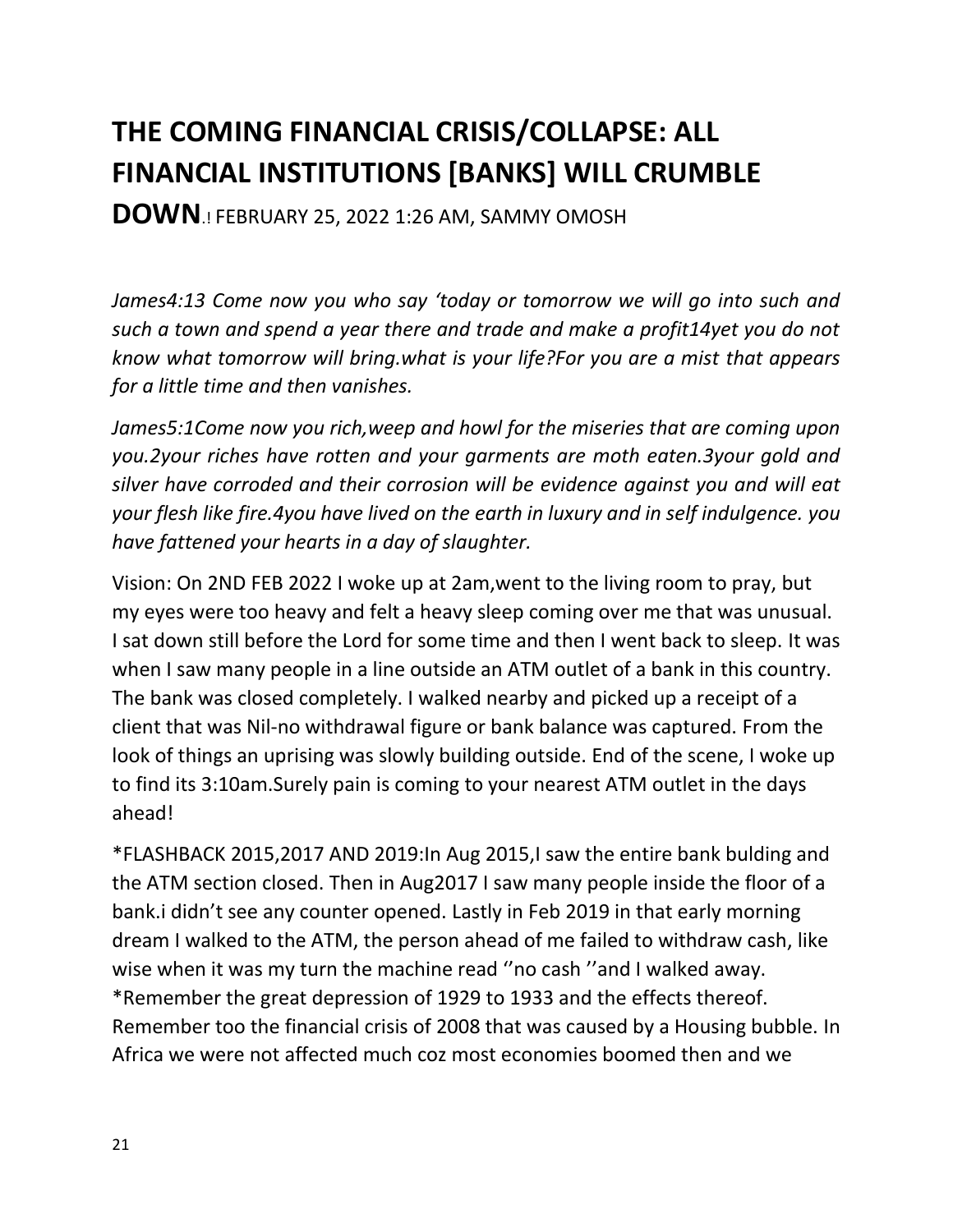were sealed from financial shocks! The property and Factor markets will be swallowed whole by the Financial Tsunami coming.

As I am writing this on 2/2/22 the following newsclip has come on TV-Kenyans tormented by high cost of living. When a series of coming world judgments converge at a crossroad, then inflation levels will spiral up into hyper /galloping/runaway inflation [in double digits]. FOOD and other necessities will become too expensive to buy. Probably when the accumulated world debts topple over in the financial sector, the shocks will not be absorbed, eventually leading to a collapse beyond 'repair'. The interlinked worldwide financial system will disintegrate "like a house of cards" and will resemble a water can full of holes which cannot hold water and must be discarded!

The Economies of the world will be hit badly on this 'Financial Earthquake richterscale'. Then how do you live without any form of money in the 21st century when everything revolves around money?

REPERCUSSION OF THE CRASH: Money will not be transferable, not having value, not insatiable etc. Hence no transaction of any kind will be done eg paying utility bills, purchasing food, getting pay from employer etc.\*The suicide rates will be on the upward trend in the secular world. Economic realities of money and banking, The law of supply and demand, National income, Budget, Financial Management, Project mgt and Investment portfolio will be confined to the dustbin of Economics! IN OTHER WORDS THE A/C will take charge of world commerce, Trade and Economics through the mark of the beast. Our accumulated debt as a country is ksh 8.8 trillion.This has popped out of yahoo news as I am writing this: Currency crisis ahead-The US has reached a \$30 trillion milestone debt amounting to \$231000 per household![Factor your country debt here].This time around ''when America will sneeze the entire world will catch a cold!''

There will be 'Financial silence' globally and the likes of injecting stimulus packages and other remedial measures will not even be considered as Financial solutions to Resuscitate Global economies. The Foreign Direct injections that flows from overseas will cease ,bank doors will shut across the world, the stock market[Bourse/security exchange]will collapse to it,s knees in your country, hence NO TRADING BELL WILL RING ON THE FLOOR OF ANY SECURITY MARKET EXCHANGE, eg in Newyork, London, Tokyo, Hongkong etc. The annual World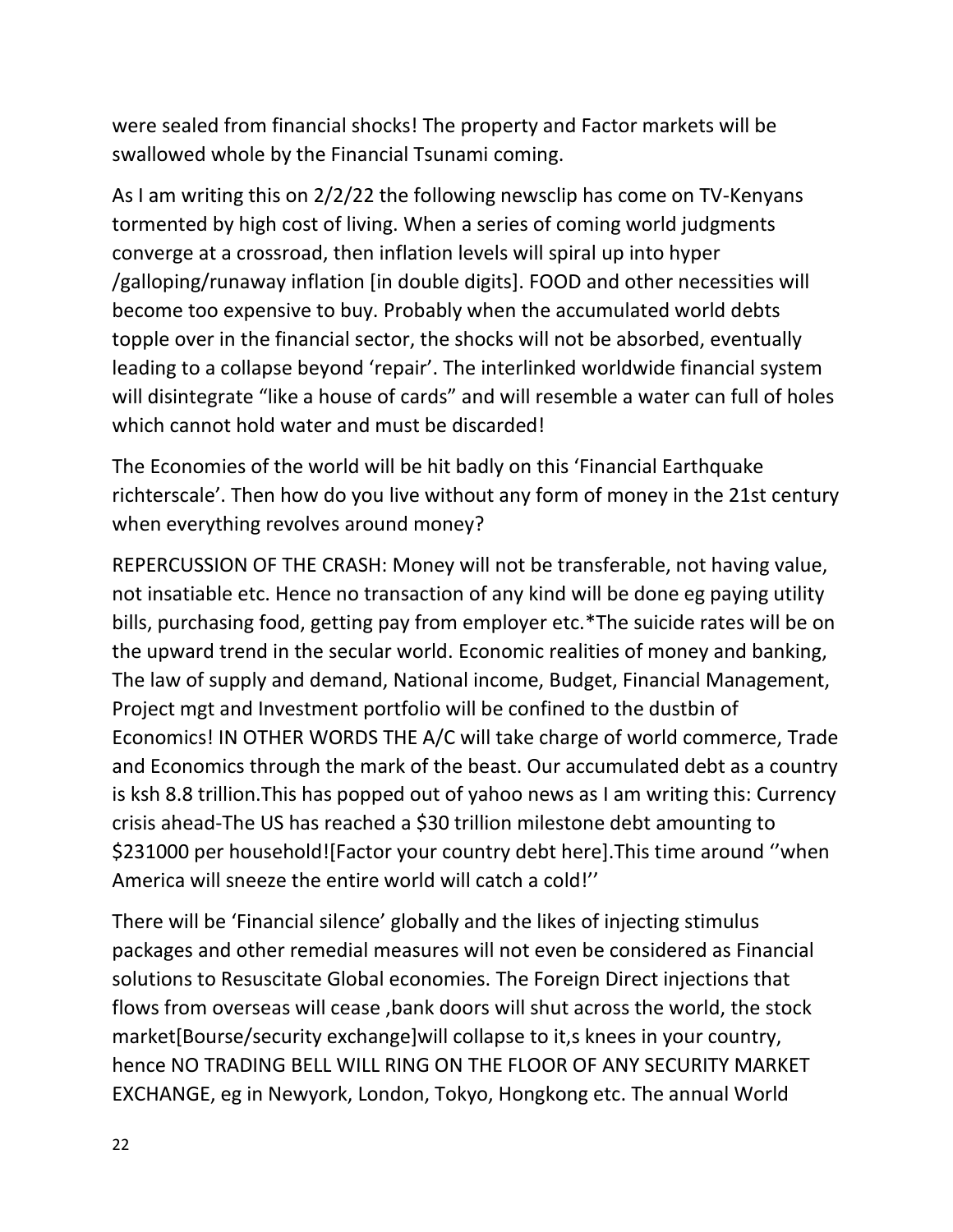Economic Forum in Davos, Switzerland to rank the competitiveness of each country in the world will not be convened. The global climate change conference held annually will shut it,s doors. The UN will be restructured to meet the needs of humanity .

After the COLLAPSE, International trade will not exist. No CARGOS will arrive at the port of Entry from the point of origin. They will not be transported across Nations by planes, ship and Train.

# **What is in the News?**

## Central Banks Risk Being Hit with Missiles if they Cut Russia from SWIFT Banking System

WORLD HAL TURNER 26 FEBRUARY

Central Banks around the world risk having their main banking offices hit with Russian missiles if they cut Russia off from the SWIFT Banking system, as some countries are endeavoring to do. Such is information LEAKING out of Russia Saturday and is NOT yet "official." Says one Russian, "If the Banks want to wage war against Russia, they should expect war to be waged back upon them - personally - in the buildings where they work."

## **Cutting Russia off from SWIFT is a "matter of days", according to a central bank within the euro zone according to a report from Reuters.**

Inside Russia, plans are being reviewed as to what response the nation might make if the West "attacks" Russia economically. Russian President Vladimir Putin was explicitly clear during his speech wherein he announced Russia would be moving to de-militarize and de-nazify Ukraine: **"Anyone who interferes will have consequences the likes of which they have never**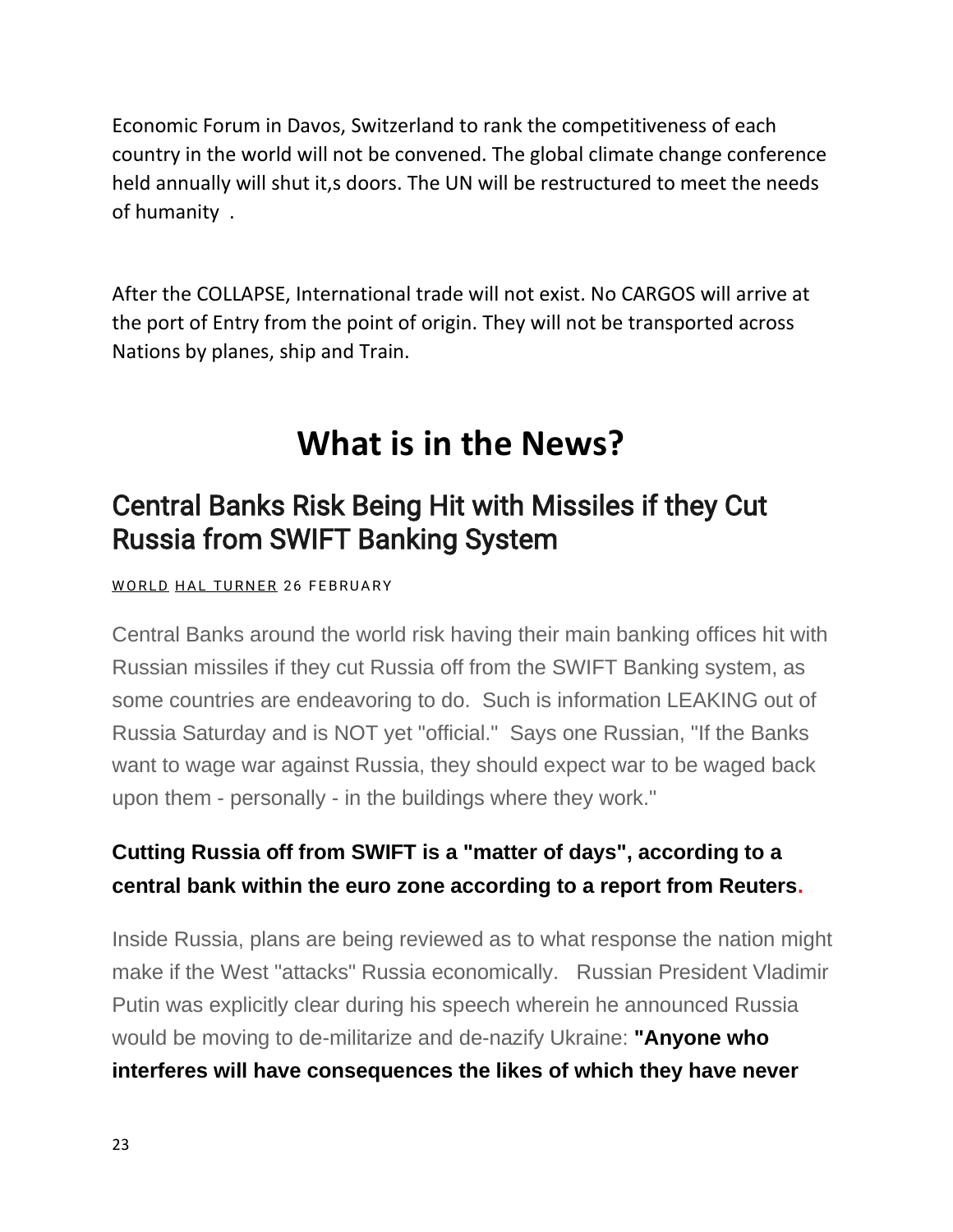**seen in history."** Hitting central bank buildings with precision missiles would likely fit that description.

President Putin's exact quote was ""I would now like to say something very important for those who may be tempted to interfere in these developments from the outside. **No matter who** tries to stand in our way or all the more so create threats for our country and our people, they must know that **Russia will respond immediately, and the consequences will be such as you have never seen in your entire history.** No matter how the events unfold, we are ready. **All the necessary decisions in this regard have been taken. I hope that my words will be heard.**"

Such action by Russia would, of course, be considered an act of war by the nations wherein the banks are actually hit. But a war breaking out between NATO and Russia has been ALMOST a foregone conclusion since the Russian operation began.

Putin, in an earlier speech after a 6 hour meeting with French President Macron made clear: "The military capability of Russia to NATO is incomparable. (Meaning NATO is superior) We know that. But Russia is also a nuclear power. And our capability is superior to many others in this area. If the West engages Article 5 (NATO mutual defense), you will be drawn into a war with Russia without your consent. It will be a war that no one will win (Meaning an actual nuclear war, which is the only war that most everyone agrees "cannot be won and must never be fought."). President Macron doesn't want that. I don't want that.

Here is video of President Putin saying it:

So Putin has already laid out the cards for the whole world to see. If the West persists in interfering with what Russia is doing, it not only may trigger a direct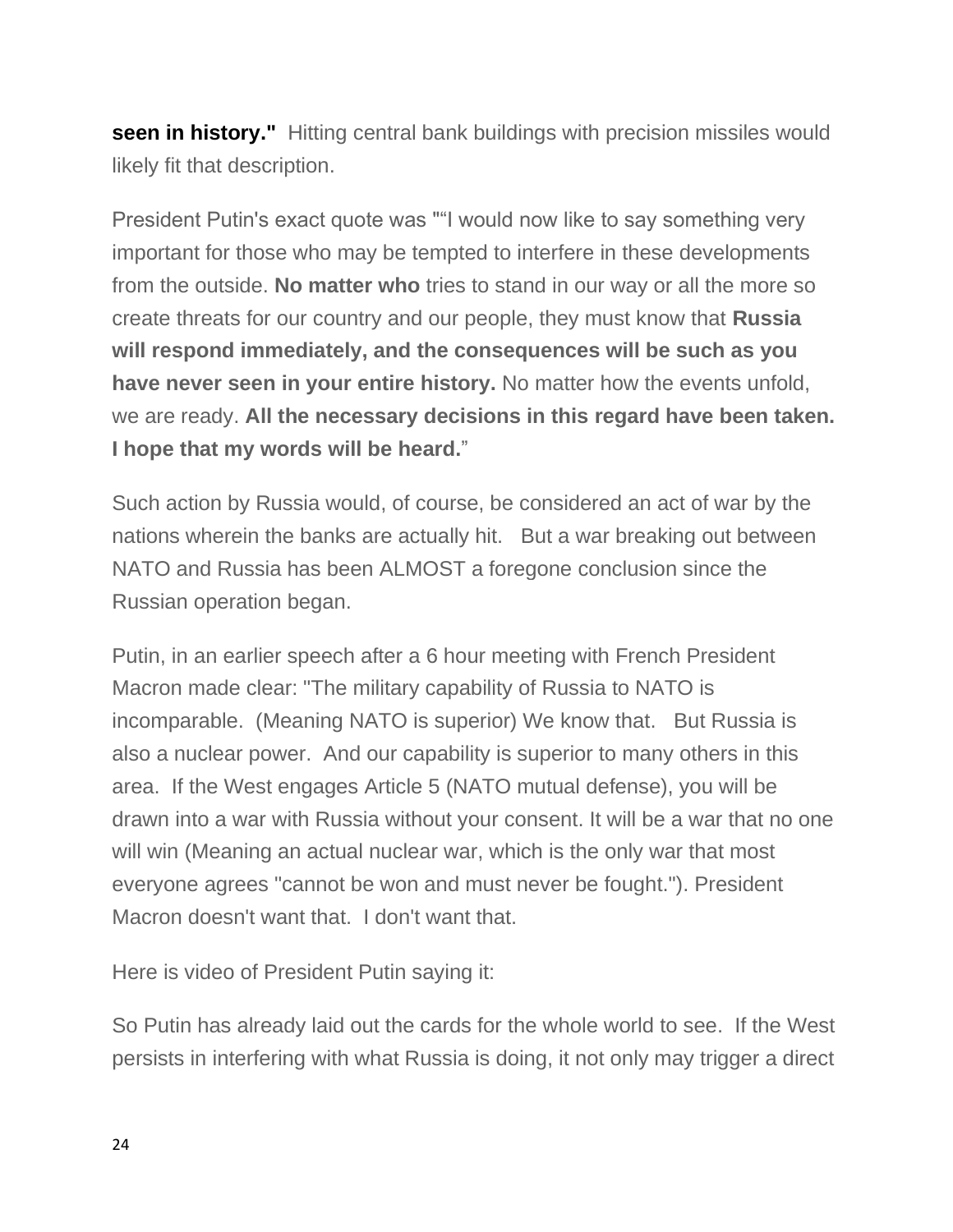response with missile strikes against the Banks, it may unleash actual nuclear war.

## **NUKE MISSILES MOVING!**

Last night, Russian TOPOL-M intercontinental ballistic missiles - nuclear missiles - were moving on Truck Launchers around Moscow and on highways moving toward Europe. Photos and video of those nuclear missile movement appears below:

**This news below was provided to Subscribers to this web site BEFORE you folks in the general public are being given it now, so that my Subscribers could have the information first, and make preparations first. There are very real-life benefits to being a Subscriber to this site, and now you're seeing exactly what that \$1 a week subscription means! FOr a buck a week, MY subscribers got this news 12 Hours BEFORE you. THEY could make plans while YOU could not, or stay blissfully unaware that nukes are on the move and your main stream media isn't telling you.**

Terrifying new photos and video have came out of interior Russia showing road-launchable TOPOL-M intercontinental ballistic missiles (ICBM's). The TOPOL-M is a nuclear missile with a single warhead of 800 kilotons (800kt) and a range of about ten thousand kilometers (10,000km)

The photo below shows one such missile (of several in this particular group) moving on the highways immediately outside of Moscow, Russia.

Video below shows a number of additional TOPOL-M missile launcher trucks, driving west on a major highway, moving toward Europe/Ukraine.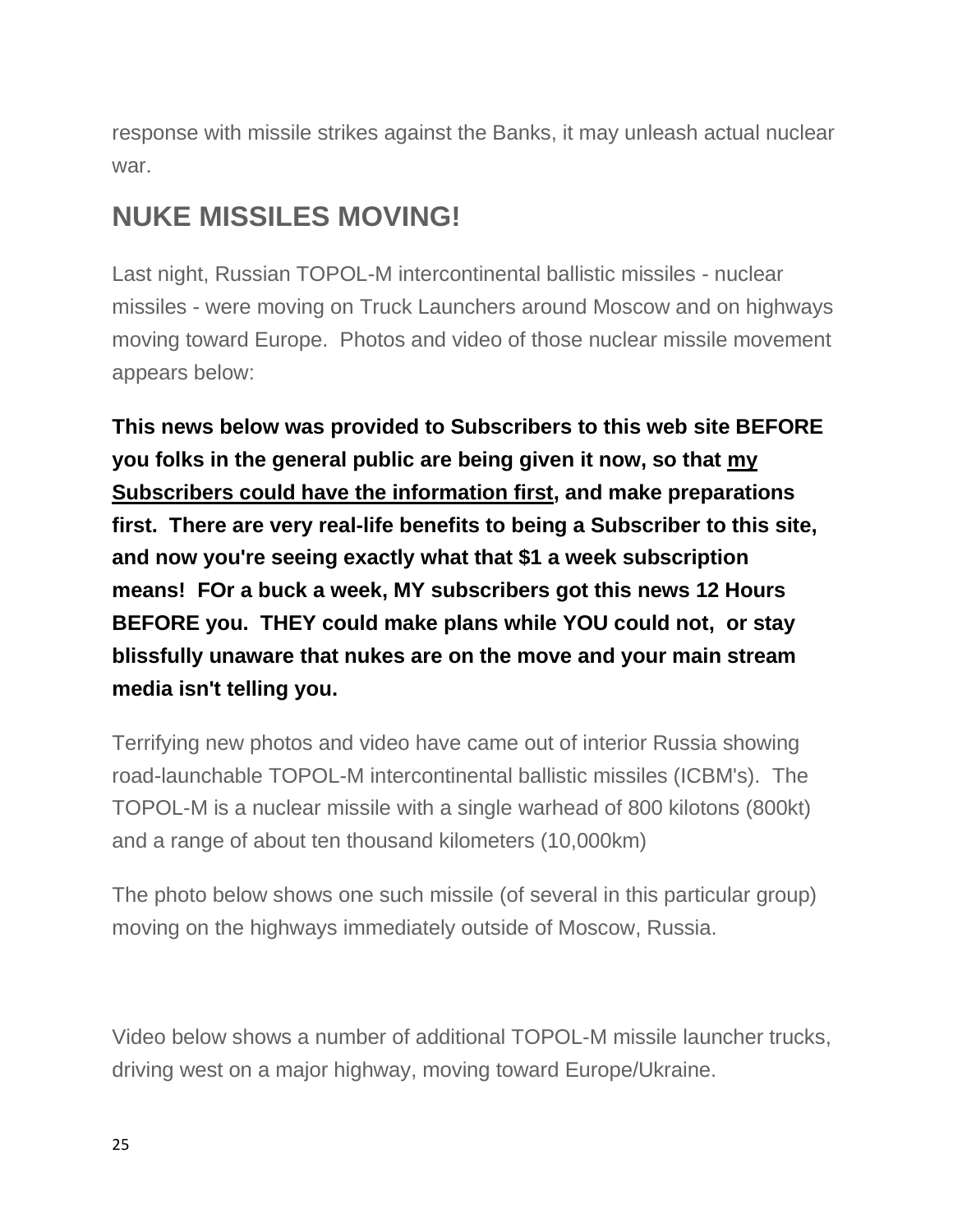The fact that these missiles are OUT IN PUBLIC, and moving, should be all you need to know about where this Ukraine/NATO trouble is actually heading.

As we saw with the Russian troop build-up around Ukraine, Russia does not bluff. **When they move military gear, they intend to use it.**

**We are now in grave danger from the shenanigans our governments are pulling with Ukraine.**

**YOU absolutely must have emergency preps: Food, water, medicines you need to live on, a way to generate electric to keep the food in your refrigerator from rotting, fuel for that generator, a way to generate emergency heat and fuel for that method. If you have a fireplace or wood burning stove, clean it out, make it ready and for God's sake buy a few Cords of wood for fuel. Have portable radios for news and information (Shortwave AM/FM are best), Flashlights for every member of your family, and plenty of spare batteries for all of it.**

# Daily **Hail**

# **Furious Putin prepares to use 'father of all bombs' as brave Ukrainians hold up advance:**

**[Russia](https://www.dailymail.co.uk/news/russia-ukraine-conflict/index.html)** could use savage superweapons that vaporize bodies and crush internal organs if their assault of Ukraine becomes bogged down, Western officials warned tonight.

They fear **[Vladimir Putin](https://www.dailymail.co.uk/news/vladimir_putin/index.html)** could resort to high-power thermobaric weapons dubbed the 'father of all bombs' - as brave Ukrainians resist his attempts to take control of Kyiv.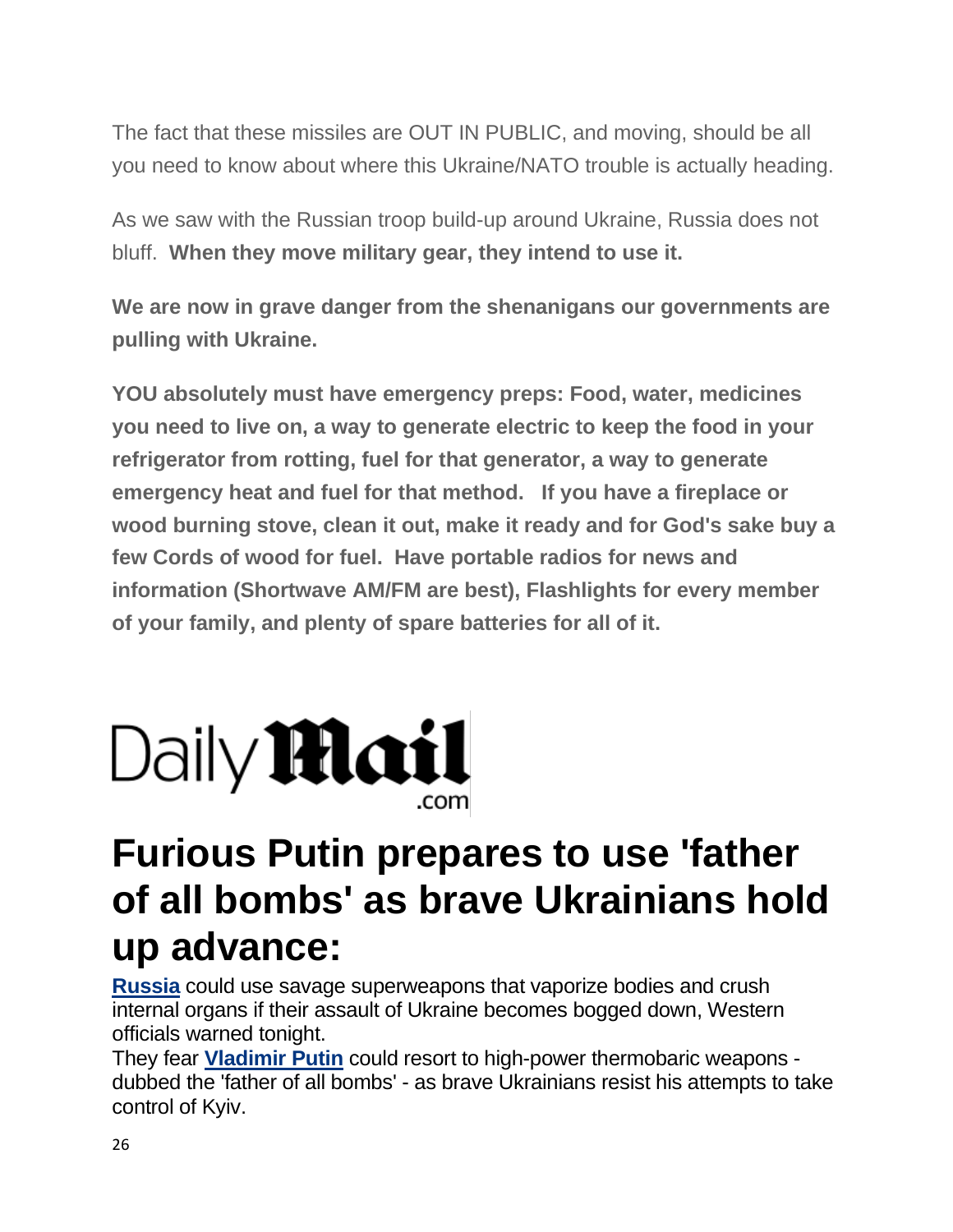There are also concerns that units that are running behind schedule as they encounter stiff opposition could resort to indiscriminate shelling as a terror weapon.

Thermobaric weapons - also known as vacuum bombs - are high-powered explosive that use the atmosphere itself as part of the explosion. They are among the most powerful non-nuclear weapons ever developed.

A thermobaric bomb dropped by the US on Taliban in Afghanistan in 2017 weighed 21,600 pounds and left a crater more than 300 meters (1,000 feet) wide after it exploded six feet above the ground.

Thermobaric weapons were developed by both the U.S. and the Soviet Union in the 1960s. In September 2007, Russia detonated the largest thermobaric weapon ever made, which created an explosion equivalent to 39.9 tons.

The U.S. version of the weapon reportedly costs over \$16 million each.

'My fear would be that if they don't meet their timescale and objectives they would be indiscriminate in their use of violence,' the official said. 'They don't adhere to the same principles of necessity and proportionality and rule of law that Western forces do.'

The bomb works by using oxygen from the surrounding air to generate a hightemperature explosion, making it far deadlier than a conventional weapon.

While Russian special forces have reached the suburbs of Kyiv, the bulk of Russia's heavy armour is believed to be still more than 50km away from the capital.

Western officials have suggested Russia will kill Ukrainian President Volodymyr Zelensky and his ministers if they seize Kyiv.

Russia is launching a massive amphibious assault to bring thousands of navy personnel ashore in Ukraine on Friday, as Kyiv puts up a more aggressive defense than Moscow ever expected.

The assault is already underway in Ukraine, and Russian personnel sailed through the Sea of Azov, coming into west of Mariupol, a senior U.S. defence official said. The amphibious assault represents a significant ramping up of the conflict, as the Russian navy has until now played a largely supporting role in the fight.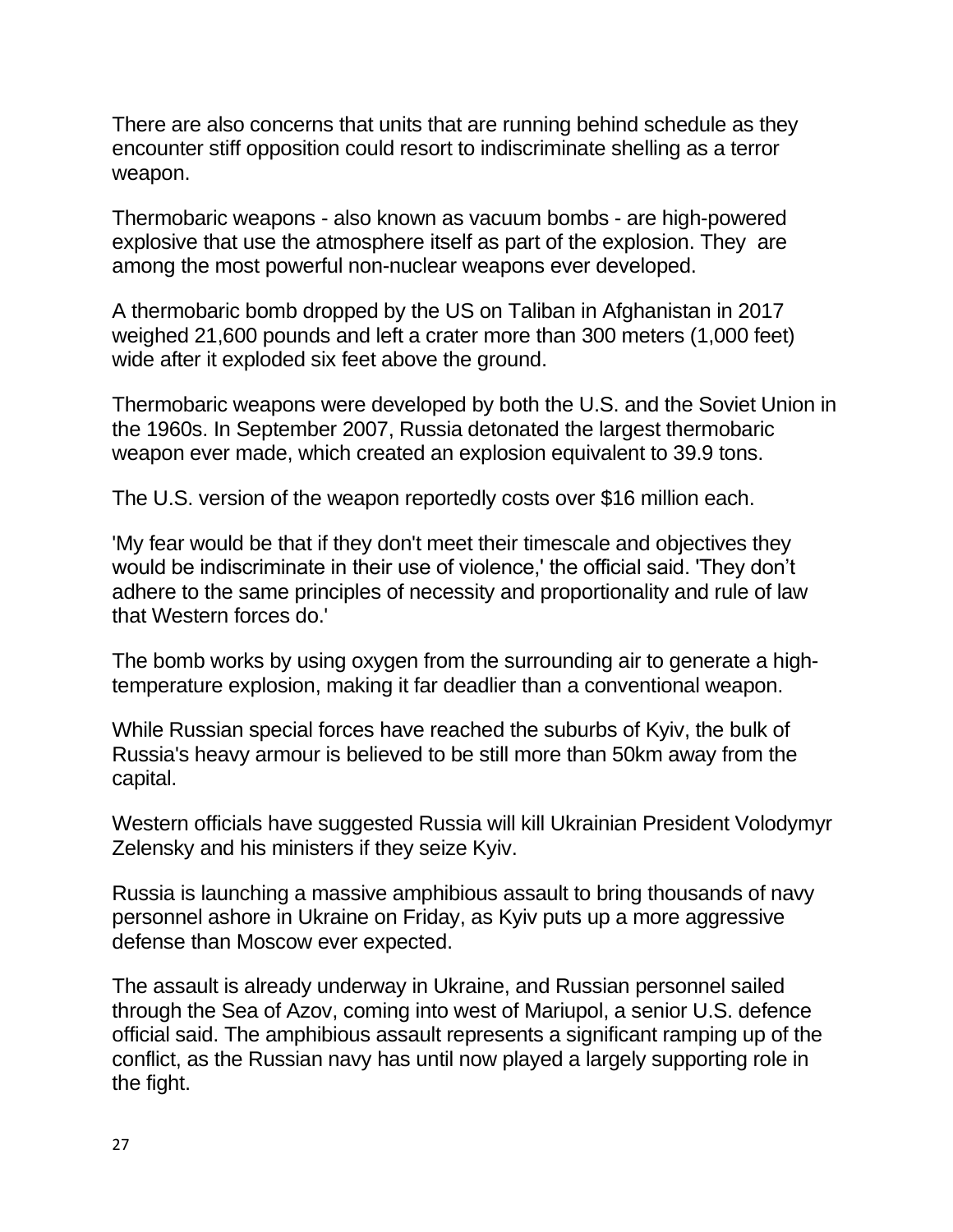Russian President Vladimir Putin has staged two amphibious attacks - the other is in Crimea and could land troop sin Odesa.

The U.S. has counted 200 Russian missile attacks so far. While most have been launched toward Ukrainian military installations, some have hit civilian areas.

The senior U.S. defence official said Friday that Russia appears to have lost some of its momentum due to the Ukrainian's fiery resistance.

'We do assess that there is greater resistance by the Ukrainians than the Russians expected,' the official said, adding Ukraine's command and control of its military 'remains intact.'

'They are not moving on Kyiv as fast as what we believe they anticipated they would be able to do. That said, they continue to try to move on Kyiv.'

The official also said several hundred Americans have left Ukraine over the past few hours.

Still, Putin has only mobilized about one-third of the troops he has stationed at the Ukraine border, the official said.

Few expect Ukraine to emerge victorious from what is almost certain to be a prolonged, bloody, and vicious war - but so far, Kyiv's forces have managed to inflict heavy losses on Putin's troops.

Defence Secretary Ben Wallace said today that Putin's forces had failed to achieve many of their first day objectives. He said Russia had lost more than 450 personnel so far. Ukraine put the figure closer to 800. Neither number has been independently verified.

Western officials also suggested that Russia is avoiding many urban areas in order to avoid being bogged down in street fighting that could create heavy casualties and slow their advance.

Chief of Defence Intelligence Sir Jim Hockenhull said: 'Russian forces continue to advance on two axis towards Kyiv. Their objective is to encircle the capital, to secure control of the population and change the regime.

'Russia continues to conduct strikes across Ukraine. Overnight Russia launched a concerted series of strikes on targets in Kyiv. Multiple Rocket Launchers have been employed in Chernihiv and Kharkiv.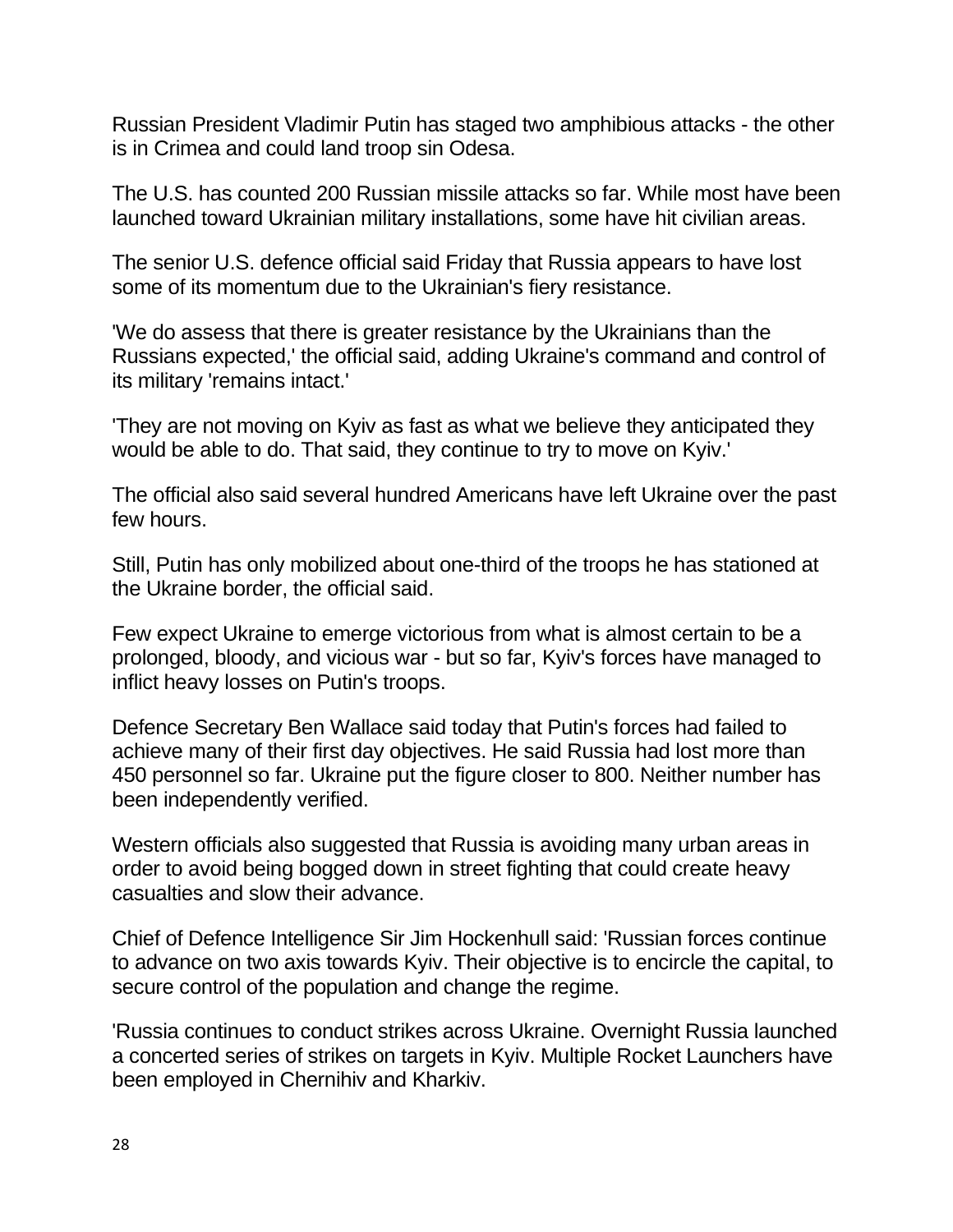'Ukrainian Armed Forces continue to offer strong resistance, focusing on the defence of key cities throughout Ukraine.'

It came as Boris Johnson said the UK will 'imminently' level personal sanctions against Putin and his foreign minister Sergei Lavrov,.

The Prime Minister told Nato leaders in a virtual meeting tonight that the UK would echo measures announced by the EU to target the Russian leader.

Referring to Mr Putin's wish to recover territory which previously fell under the USSR, he said Russia was 'engaging in a revanchist mission to overturn post-Cold War order'.

Mr Johnson told allies 'the UK would introduce sanctions against President Putin and foreign minister Sergei Lavrov imminently, on top of the sanctions package the UK announced yesterday', according to a No 10 spokesman.

'He warned the group that the Russian president's ambitions might not stop there and that this was a Euro-Atlantic crisis with global consequences,' he said.

Mr Johnson also used the meeting to urge 'immediate action' over the banning of Russia from the Swift payment system to 'inflict maximum pain' on the Kremlin.

Senior Ukrainian officials, considered to be on Putin's 'hit list', have joined the exodus to Poland and are being airlifted to safety by joint British and American special forces, sources have suggested.

The source refused to name who was being rescued but added: 'These are rescue missions.'

But he insisted that President Volodymyr Zelensky and his family were determined to stay with his people.

Ukraine shares a 332-mile-long border with Poland, and it takes around eight hours to drive from Kyiv to Lviv, a distance of around 335 miles.

Lviv is around 50 miles from the frontier with Poland and is expected to become a safe refuge for hundreds of thousands of Ukrainians fleeing the war.

This afternoon a brave Ukrainian citizen was been pictured standing up to Putin's troops by trying to block a Russian military convoy - in scenes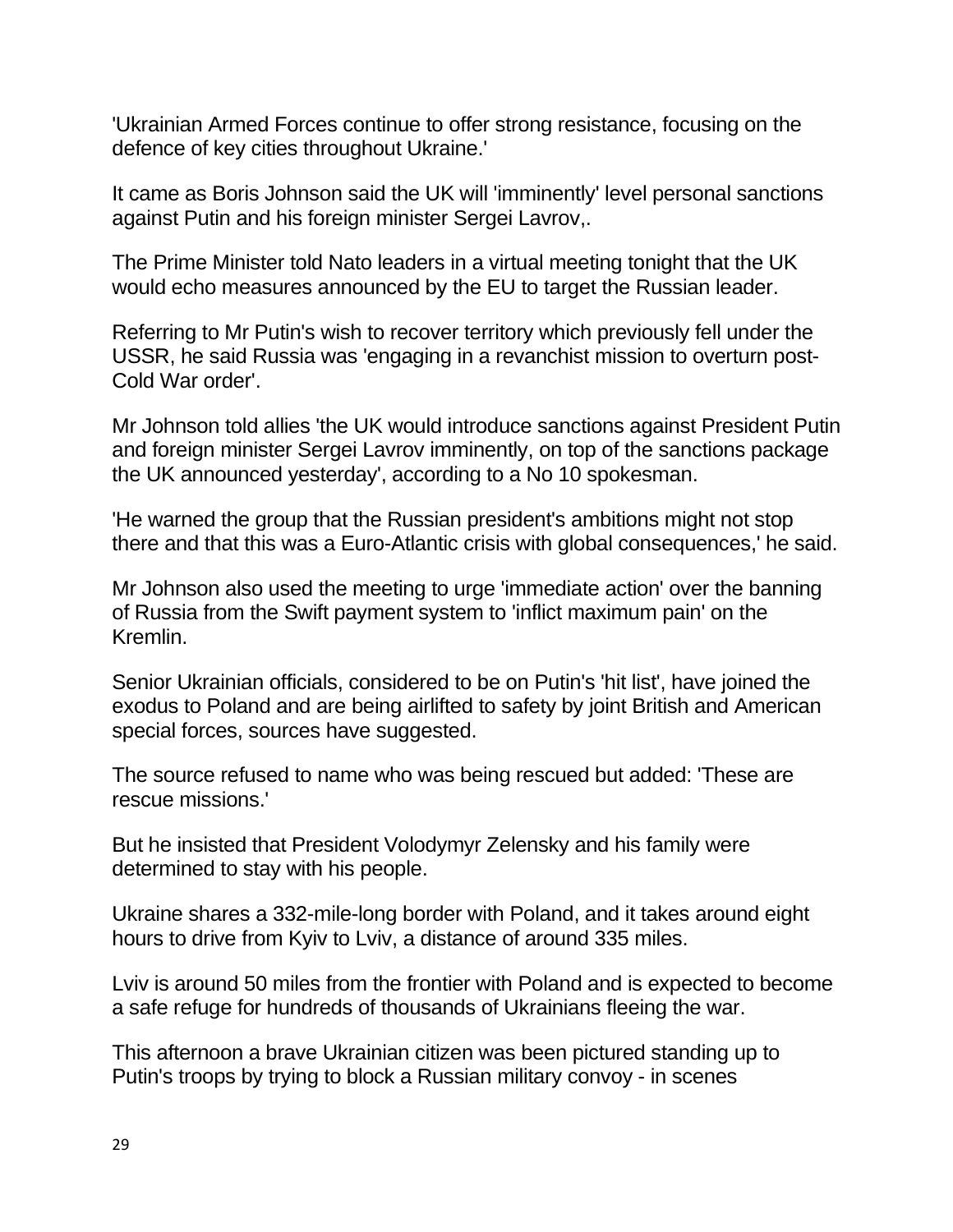reminiscent of Tiananmen Square's 'tank man' blocking Chinese forces in 1989.

The footage, thought to have been filmed in the south of the country close to Crimea, emerged as Russia's military bared down on Kyiv today in an apparent bid to seize the capital and 'decapitate' the government in the hopes of bringing a swift victory for Vladimir Putin.

But Putin's men seemed set to face bloody street-to-street fighting as Ukrainian troops tasked with the city's defence began setting up defensive positions across highways, on bridges and on street corners with gunfire and explosions heard in the centre of the capital. Civilians were also being armed with rifles and Molotov cocktails.

Russian forces were sustaining heavy casualties across the country with Ukraine claiming to have killed 2,800 men - as Putin himself made an appeal to Ukrainian forces to turn on their 'drug-addicted neo-Nazi' leaders or else lay down their arms and go home.

But there seemed little chance of that, as President Zelensky told his men 'you are all we have' as he gave a rousing address to defend the country, called on citizens to travel from elsewhere in Europe to join the battle, and hit out at the West for leaving him to face down the might of Russia 'alone'.

Ukrainian troops were using armoured vehicles and snowploughs to defend Kyiv and limit movement, and said Russian spies were seeking to infiltrate the city. A truck was pictured riddled with bullets and bodies scattered around it, with Ukraine saying the men were Russian 'saboteurs' dressed in Ukrainian uniforms that it had killed.

Meanwhile Russia's military said it had seized a strategic airport outside Kyiv in what would be a hammer blow to the defence. It is thought the plan is to use one of the city's airports to fly in tens of thousands of reinforcements. Ukrainian forces did not mention an airport being captured, but Zelensky said fighting had restarted around Gostomel - a key airport where battles raged throughout the day on Thursday.

Russia claimed to have already cut the city off from the west - the direction most of those escaping the invasion are heading in - with lines of cars snaking towards the Polish border.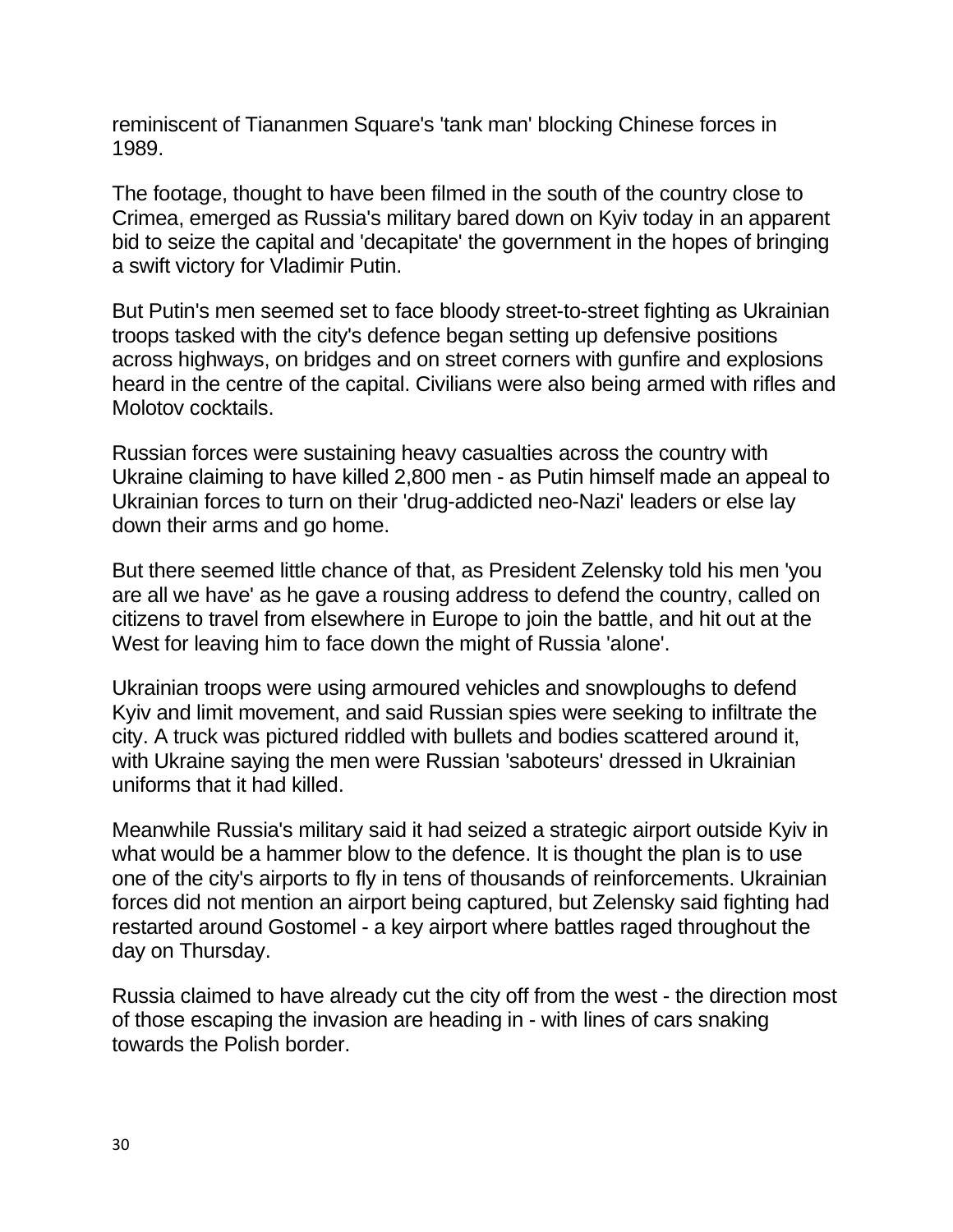Intense fire broke out on a bridge across the Dnieper River dividing the eastern and western sides of Kyiv, with about 200 Ukrainian forces establishing defensive positions and taking shelter behind their armoured vehicles and later under the bridge.

The Russian troops are thought to have arrived from the north-west, having pushed down from Chernobyl which was captured late yesterday. More Russian troops and armour are advancing on the capital from Konotop, in the east, having bypassed the city of Chernihiv where they ran into heavy Ukrainian resistance.

Anton Herashchenko, an adviser to Ukraine's interior minister, said today will be the war's 'hardest day'.

Once Kyiv is surrounded, US intelligence believes the plan will be for Russian special forces to move in and seize an airport - likely Sikorsky or Boryspil which would then be used to fly in a much larger force of up to 10,000 paratroopers who would assault the capital.

The job of the paratroopers would be to enter the city, find Zelensky, his ministers, and parliamentarians, before forcing them to sign a peace deal handing control of the country back to Russia or a Moscow-backed puppet regime - effectively ending the war without Putin's ground forces needing to complete the difficult and bloody task of seizing and occupying the whole country.

It appears the Russians almost pulled off the plan on the first day of the invasion when 20 attack helicopters landed a crack team of troops at Antonov Airport, 15 miles to the north of Kyiv. But Ukrainian national guard units managed to retake the landing strip overnight after heavy fighting, scattering the surviving Russian attackers into the surrounding countryside.

A Russian attack on the capital would likely be coordinated with a push by troops on southern and eastern fronts - Crimea and Donbass - aimed at pinning down Ukrainian armed forces so they cannot retreat and reinforce the city, officials told author **[Michael Weiss](https://twitter.com/michaeldweiss/status/1497095864992604163)**.

It may also be accompanied by bombing raids and sabotage attacks on power grids and infrastructure to sow panic and force people to flee, snarling up roads and making it difficult for forces already in Kyiv to move around.

Zelensky pleaded with Moscow to hold talks, and with western powers to act faster to cut off Russia's economy and provide military help.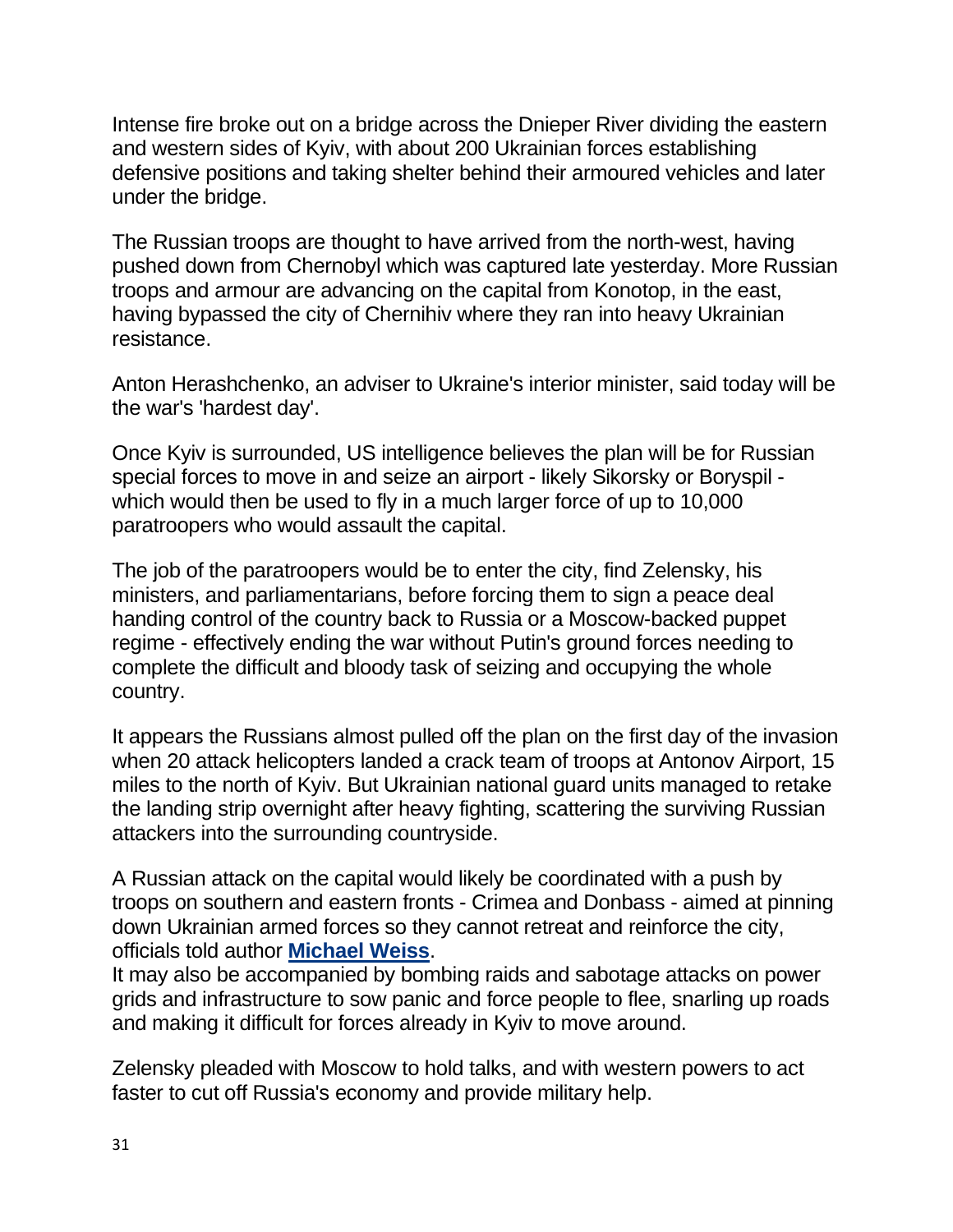'When bombs fall on Kyiv, it happens in Europe, not just in Ukraine,' he said. 'When missiles kill our people, they kill all Europeans.' His whereabouts were kept secret.

He also offered to negotiate on one of Mr Putin's key demands: that Ukraine declare itself neutral and abandon its ambition of joining Nato.

The Russian president's spokesman said the Kremlin could consider the idea, but foreign minister Sergey Lavrov suggested it may be too late, saying Mr Zelensky had 'missed the opportunity' to discuss a non-aligned status for Ukraine when Mr Putin previously proposed it.

# AS UKRAINE HANDS OUT GUNS TO CITIZENS, THE LEFT FINALLY REALIZES 2D AMENDMENT IS NOT FOR HUNTING

#### Published: February 25, 2022 SOURCE: [THE FREE THOUGHT PROJECT](https://thefreethoughtproject.com/as-ukraine-hands-out-guns-to-citizens-the-left-finally-realizes-2d-amendment-is-not-for-hunting/)

There is no doubt that the many on the American Left are staunchly anti-gun. The cognitive dissonance it takes to simultaneously hate cops while demanding that cops be the only ones who have guns is astonishing. Unfortunately, however, it is the norm.

As many readers of the Free Thought Project understand, [gun control does](https://thefreethoughtproject.com/law-abiding-gun-owners-targets-biden-executive-orders/)  [nothing to stop criminals](https://thefreethoughtproject.com/law-abiding-gun-owners-targets-biden-executive-orders/) from getting their hands on guns and carrying out horrible acts of violence. What gun control actually does is take the right of self-defense away from law-abiding citizens while only allowing criminals and the government to be armed.

This is a lose/lose situation. When only the state and criminals have the means of defending themselves, the citizens become sitting ducks, ready to be overtaken. This became evident this week in Ukraine as Putin began the invasion.

In Ukraine, the largely corrupt bureaucracy is able to limit who gets a gun because there are no statutes governing gun laws like America has a Second Amendment. In the case of Ukraine, it is often only the politically connected folks who get to carry guns.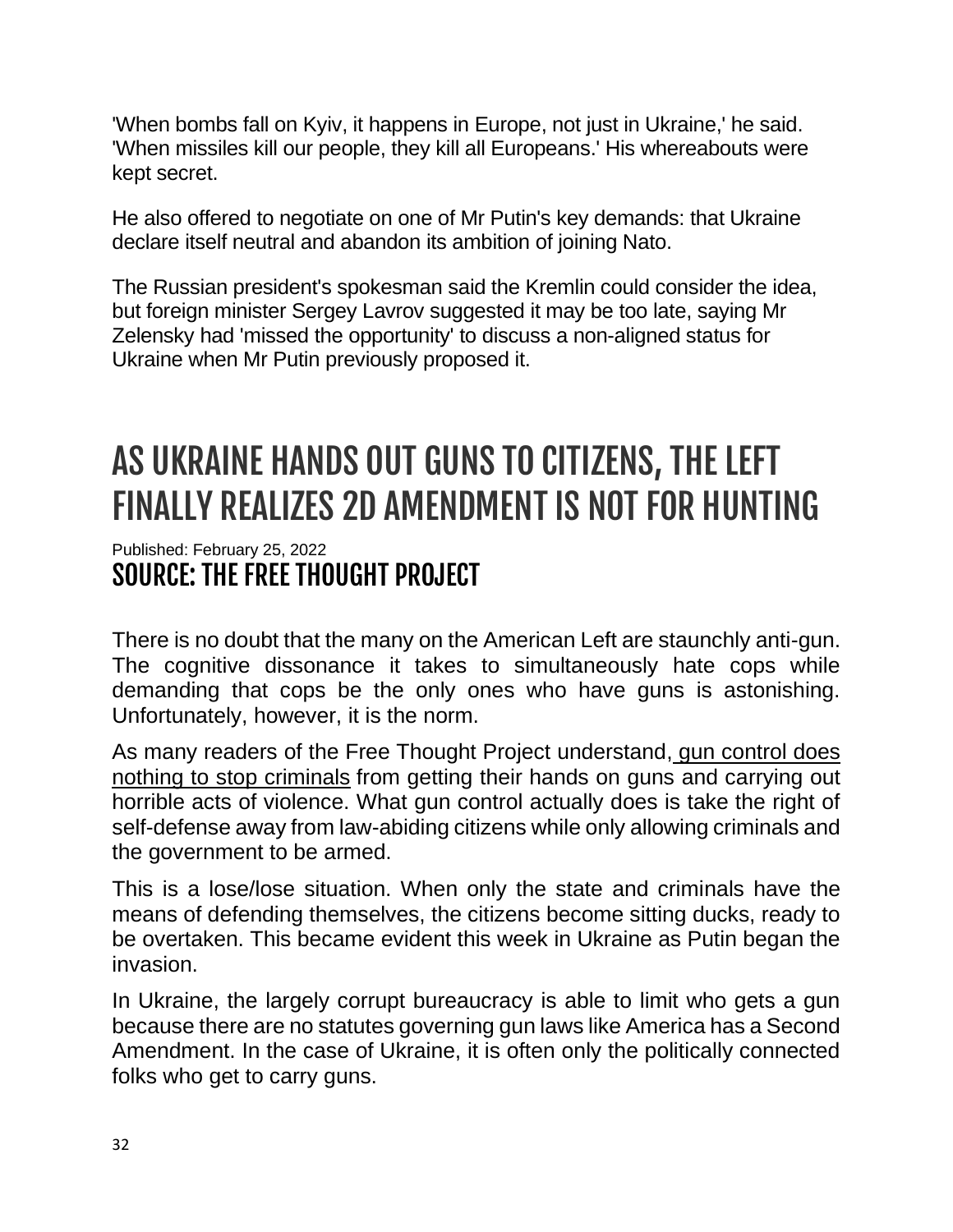Thanks to the lack of legal protections regarding firearm ownership, authorities have ridiculous discretion when deciding who can have a gun. The president and ministers often give guns to members of the elite, while making it hard for ordinary people to obtain them. It is estimated that more than 50,000 guns have been issued as presents from authorities to elite figures.

Because it is difficult for the average citizen to obtain a gun, the black market for guns in Ukraine has flourished. The gun control measures in the country have essentially ensured that only state actors and their friends, and the folks willing to break the law — are the only ones with guns.

"We opened the weapons arsenal, and our enemies did the same," National Police Chief Serhiy Knyazev said in a [2017 interview,](https://www.kyivpost.com/ukraine-politics/activists-seek-legalization-gun-ownership-nation.html) describing this very scenario.

Now, as Russian troops cross their borders, most Ukrainians are forced to leave their homes and run as many of them are unarmed and defenseless. Seeing this problem — albeit too late — Ukrainian President Volodymyr Zelensky sought to fix it by arming the citizens… after the fact.

"We will give weapons to anyone who wants to defend the country. Be ready to support Ukraine in the squares of our cities," he tweeted as the conflict escalated.

The problem, like what happened in Ukraine, of government and criminals monopolizing the ability to defend themselves, is nothing new. It was for this very reason that the founding fathers constructed the Second Amendment.

Though the American left largely claims this Amendment exists for hunting, as the Ukrainian crisis illustrates, that couldn't be further from the truth.

The highly hypocritical and often embarrassingly wrong Occupy Democrats briefly came to this realization this week when they praised the Ukrainian authorities for arming its citizens. Seriously.

To be clear, this group thinks no one should have a gun and thinks that gun manufacturers should be sued for acts committed with their products. By this logic, fork makers should be held liable any time someone hurts someone else with a fork. It's asinine.

Because they are so logically inconsistent, the following tweet from the folks at OD supporting the arming of Ukrainians, was not utterly shocking. Still, however, it was definitely something to relish in.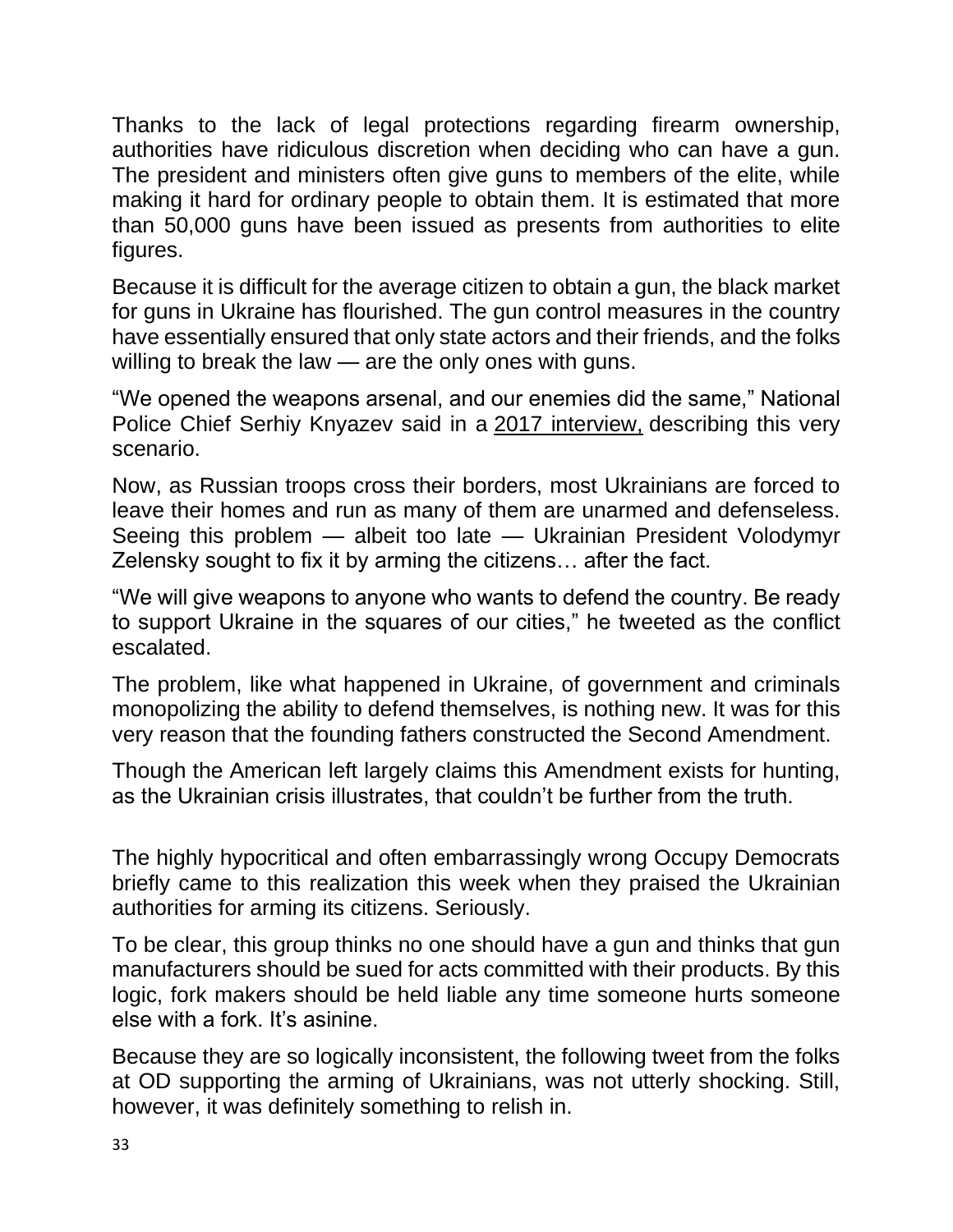# **Such a Debt, who can Pay?**

**I am continuing to run this story, as this is a great witnessing story to use to lead someone to Jesus Christ. I believe this could be the study you will want to share with your unsaved friends and this story and the scriptures can let them know how much God loves them and wants to forgive them.**

While attending Bible College years ago I enjoyed reading stories I could use to share the Gospel and I would put them into a note book for later use. I found this story about Czar Nicolas the leader of Russia. It was such a good story of forgiveness that I have never forgot it.

So I asked my barber if he had ever heard of Czar Nicolas? He said no so I proceeded to share this story.

Czar Nicolas the king of Russia would from time to time travel to outposts in Russia disguised as someone else so he could see for himself what was going on in his country.

As he was making his tour late one night in this one particular outpost he was walking down the halls of this town hall kind of building and he noticed that the lights were still on in the office of the town treasurer.

Let me go back and explain what was going on in this office. The treasurer for this out post was misusing funds, He was losing money gambling and thinking his luck would turn back he kept digging a bigger hole that would eventually bury him. Then one day it was the day of reckoning. He received a notice that in a couple of days the bank examiners were coming to check the books an do an audit.

He knew he was in big trouble so on this same night that the Czar would be walking the halls of his office, he was up late counting money and figuring out how much trouble he was in. When he finished adding up the debt that he owed, he knew he was in to deep and there was no way out. His solution was he would take his life. He had his pistol on the table and when he finished adding up the debt he owed he wrote these words at the bottom of the balance sheet**. "Such a debt, who can pay?"** 

He was overwhelmed with fatigue so he laid his head down on the desk and fell fast to sleep. While he was sleeping, this is when the Czar of Russia spotted the light on so late in the office of the Treasurer. The Czar saw the door was unlocked and he walked in. He sees the man sleeping, he sees the gun lying by his hand and he looks at the record book and realized this man had been stealing from his kingdom, a crime that would mean the death penalty and disgrace. Then at the bottom of the balance sheet the Czar spotted these words. **"Such a debt, who can**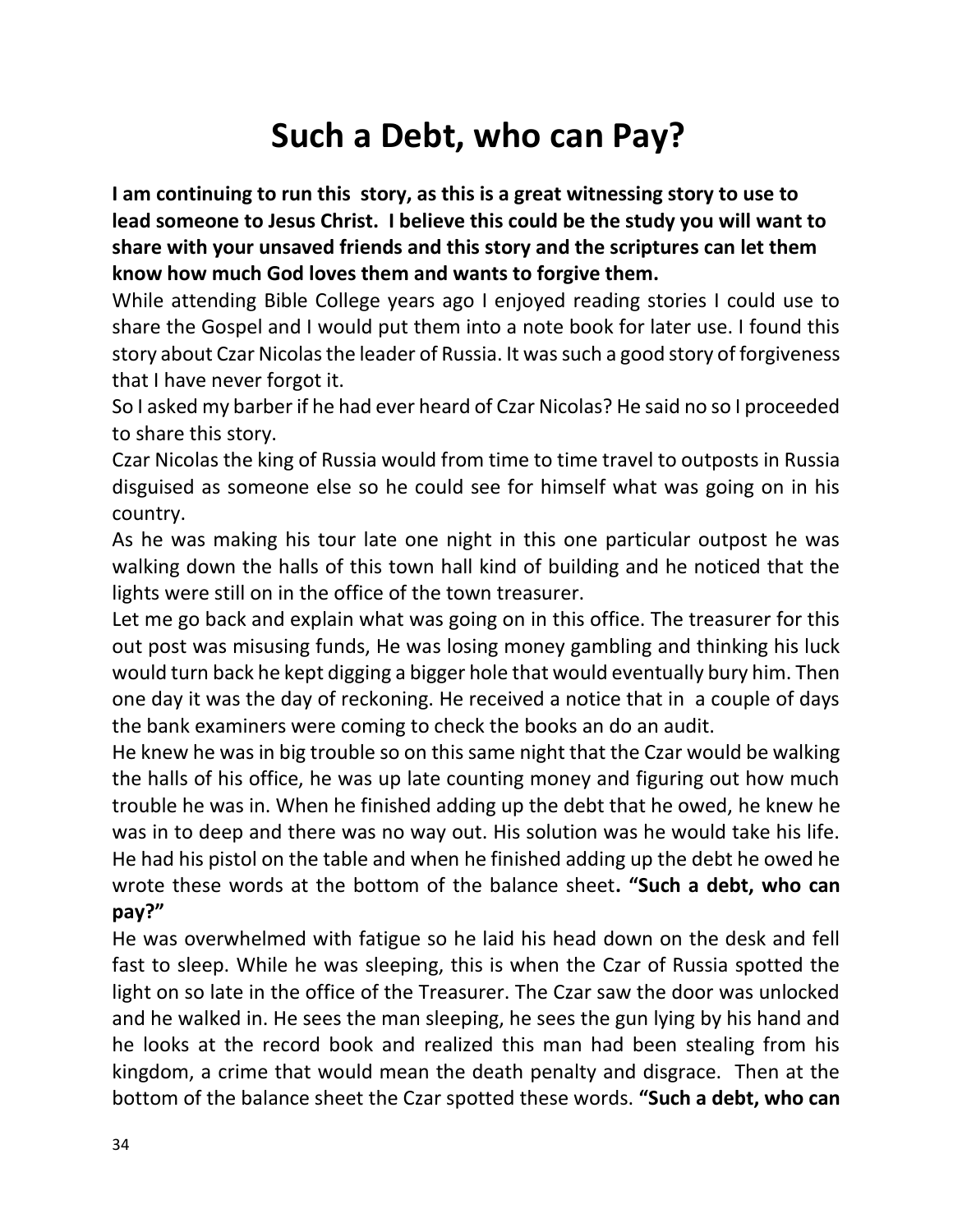**pay?"** This is when the Czar picked up a pen and under the words, **"Such a debt, who can pay?"** the Czar signed his name and walked out the door.

Just before morning the treasurer woke up and realizing how long he had been asleep, he reached for his pistol to take his life and just before ending his life he looked down at the bottom of the balance sheet and saw the signature of Czar Nicolas. Finding this hard to believe he looked into his files for a document with the Czar's signature and sure enough the Czar had been there that night and paid his debt. The next day men from the Treasury of Russia arrived with bags containing the missing money and his debt was paid in full.

**The Bible says that we will all stand before God and be judged from what has been written about us in the record books of our lives.** We all have been assigned guardian angels to watch over us and record every word, thought, good deeds and bad.

Just like that man in charge of the cash of his town in the story above, God has access of the record books of your life. We owe a debt that is **"Such a debt, who can pay?"** If you will call out to Jesus the one who died to pay for your debts. If you will ask Jesus to forgive your sins, Jesus will take his eraser and wipe out the sins that have been recorded in the record book of your life. Then at the bottom of the blank pages of your record book, Jesus will sign His name with these words. **"Paid in full by Jesus Christ."**

**Below I have written out important scriptures for leading someone to Jesus and I have included the sinners prayer as a guideline for leading someone to Jesus.**

# **Share God's Plan of Salvation**

#### **1. Admit you are a sinner and repent**.

(Romans 3:10 NIV), "As it is written: There is no one righteous, not even one."

(Romans 3:23 NIV), "For all have sinned and fall short of the glory of God."

(Luke 5:32 NIV), "I have not come to call the righteous, but sinners to repentance

#### **2. Believe in the Lord Jesus Christ**.

(John 3:16 NIV), "For God so loved the world that He gave his one and only Son, that whosoever believes in him shall not perish but have eternal life."